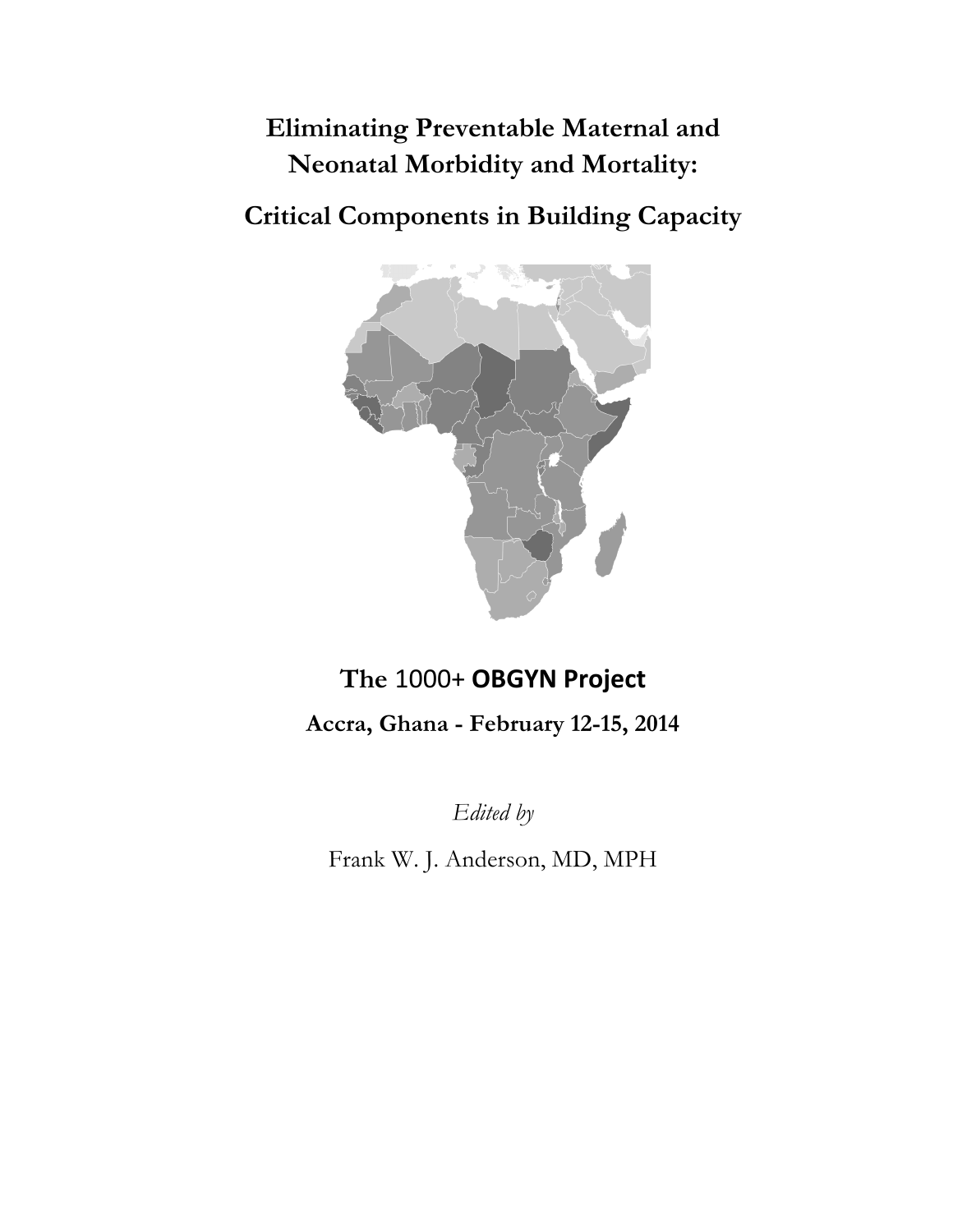Cover artwork by Kathy Sanderson

Cover Design by Aki Yao Learning Design & Publishing Medical School Information Services

Published by Michigan Publishing University of Michigan Library

© 2016 The Regents of the University of Michigan

All rights reserved.

ISBN: 978-1-60785-355-8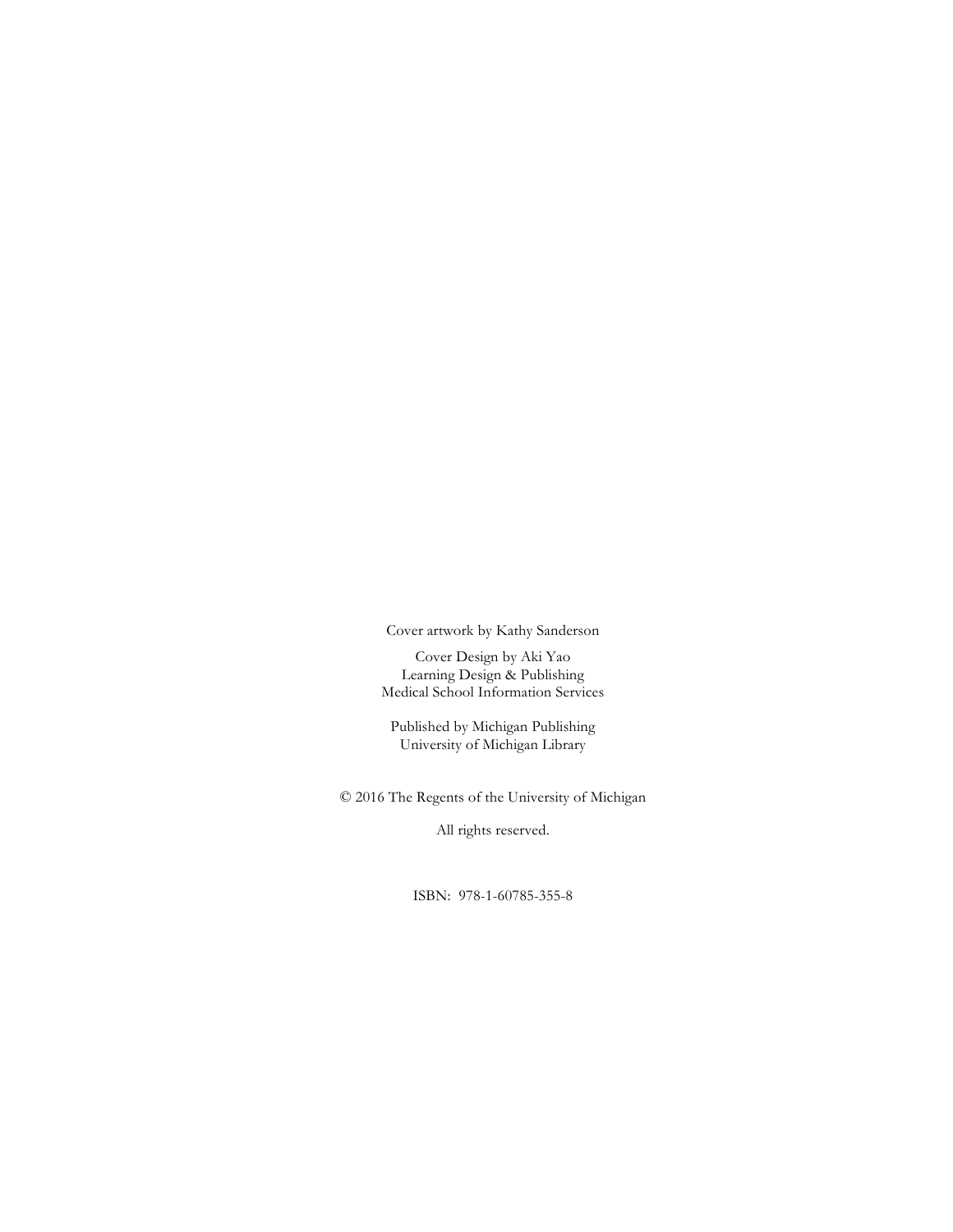Maternal mortality is people. It is women, women who have names, women who have faces, and we have seen these faces in the throes of agony, distress and despair. They are faces that continue to live in your memory and haunt your dreams. And this is not simply because these are women who die in the prime of their lives, at a time of great expectation and joy. And it is not simply because a maternal death is one of the most terrible ways to die… It is because in almost each and every case, in retrospect, it is an event that could have been prevented.

> Dr. Mahmoud Fathalla Chair, WHO Advisory Committee on Health Research World Health Day, April 7, 1998

## The Challenge: Lack of Access to Critical OBGYN Care

A woman in Sub-Saharan Africa is almost 100 times more likely to die from pregnancy or childbirth-related complications than a woman in a developed country; a 1 in 39 lifetime risk compared to 1 in 3,800. While poverty, AIDS, Ebola, malaria, and violence in Africa have rightly captured the world's attention, the lack of access to critical obstetric care has quietly devastated Sub-Saharan communities in a direct and personal way. These deaths, as well as early neonatal deaths and complications such as fistula, are almost all preventable with skilled obstetric care.

.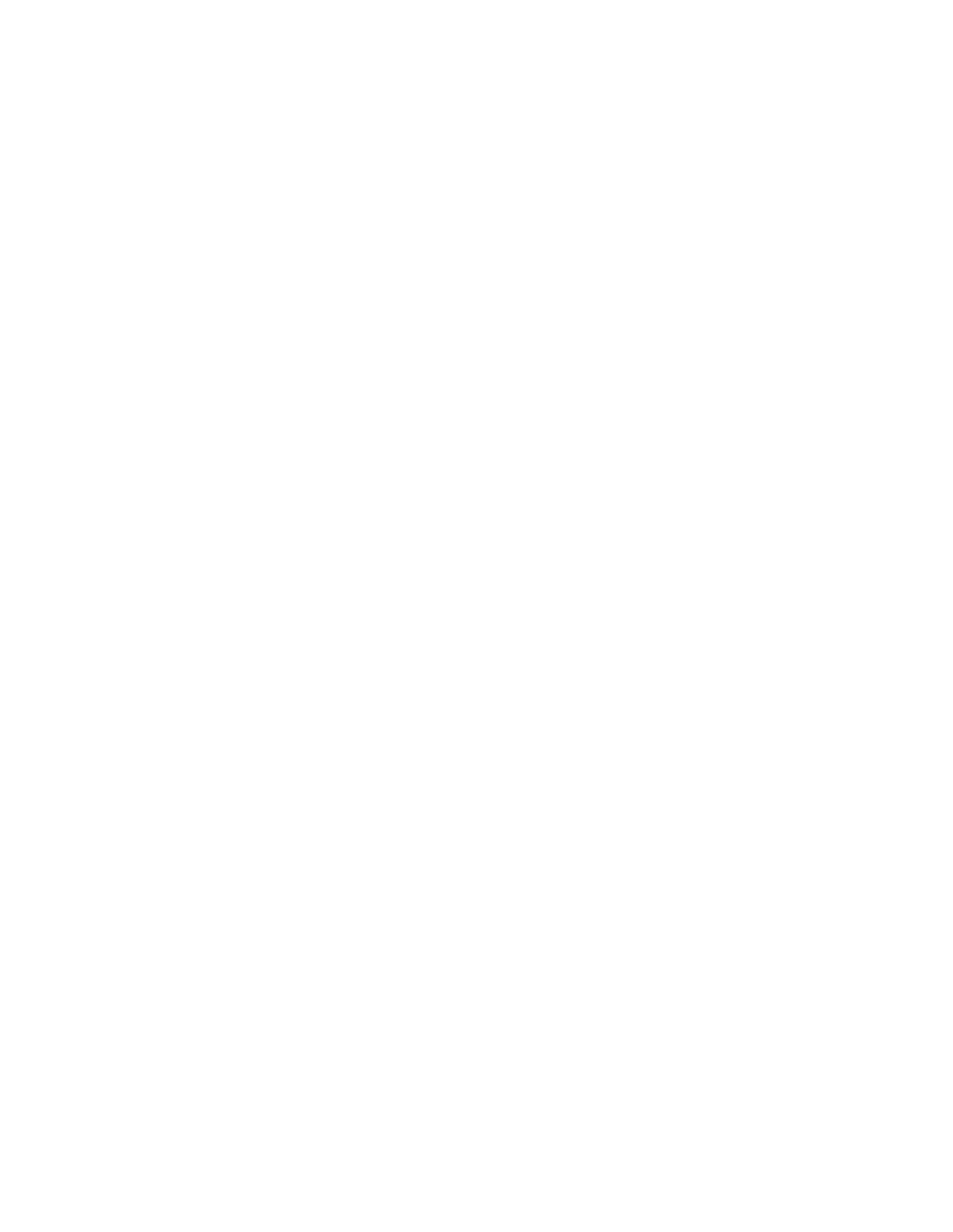#### Introduction

At the XX World Congress of the International Federation of Gynecology and Obstetrics (FIGO) held in Rome, 7 – 12 October 2012, a satellite meeting was hosted by the University of Michigan Department of Obstetrics and Gynecology Global Initiatives Program involving a group of OBGYNs from around the world to share ideas and expertise towards reducing the unacceptably high maternal mortality and morbidity that plague sub-Saharan African (SSA) countries. This maiden meeting noted that reducing maternal mortality and morbidity and associated perinatal mortality and morbidity to the barest minimum is dependent on, among other interventions, having a team of highly trained care providers and leaders to prevent and manage the most severe obstetric complications which underlie these deaths. The deliberations therefore centered on how to increase obstetric and women's health capacity in SSA through incountry training, learning from the Ghana success story of improving obstetric capacity using in-country training and academic and professional partnerships.

These ideas unanimously gave birth to the 1000+ OBGYN PROJECT AND CONSORTIUM which seeks to train over 1,000 additional OBGYNs in SSA countries in the next decade. The proceedings of the Rome meeting are published in the book, "Building Academic Partnerships to Reduce Maternal Morbidity and Mortality: A Call to Action and Way Forward" 2014; ISBN 987-1-60785-322-0; also available online at *http://open.umich.edu/education/med/resources/maternal-morbidity-mortality/2013.*

The book you have in your hand today contains the deliberations of a second meeting - the Accra meeting - which was a direct sequel to the Rome meeting. The Accra meeting was held in Accra, Ghana on 12 -14 February 2014 at the premises of the Ghana College of Physicians and Surgeons. There were about 120 participants from around the globe made up of OBGYNs from academic departments in fourteen SSA countries and their colleagues from eighteen existing and emerging partner academic departments from North America and Europe, representatives from the Ministries of Health and Education from the SSA countries, professional societies (ACOG, RCOG, FIGO, AFOG), clinical and educational organizations, and funding organizations.

Deliberations at this meeting were based on the "Call to Action and Way Forward" document. Enthusiasm for building capacity for OBGYN in SSA was renewed among participants and the critical components needed

v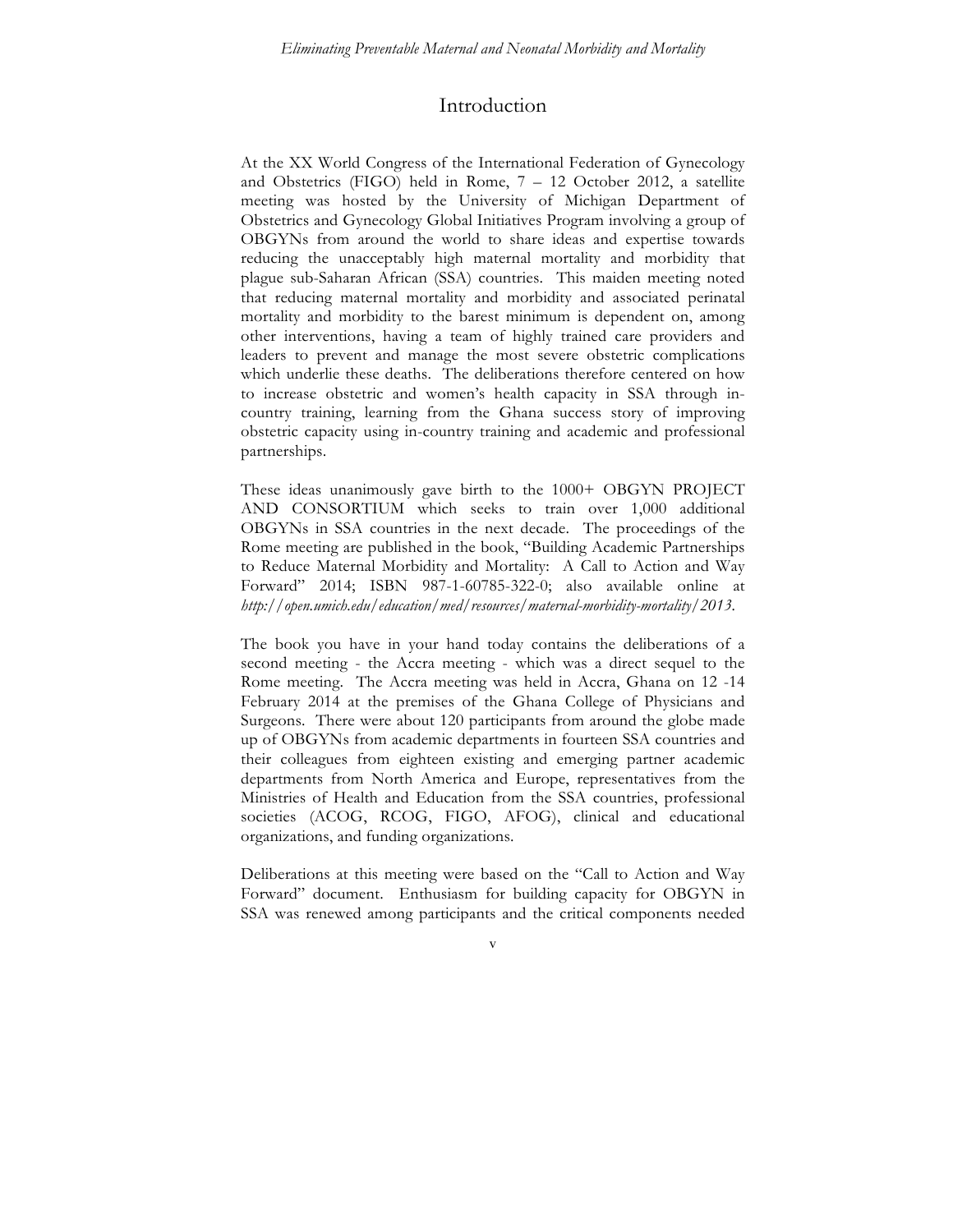for a comprehensive OBGYN residency training in SSA as well as country plans were discussed.

From the African participants' perspective, the Accra meeting affirms the significance, benefits, lessons and numerous ripple effects of a SSA incountry OBGYN training. Our new thinking includes: The firm realization that it can be done; the availability of the trainees to provide service whilst in training; the use of outreach level facilities in the districts, sub-districts and community which will expose trainees first hand to clients and their culture whilst also transferring skills, training protocols and guidelines to staff at these levels in support of equity in maternal health care; effective collaboration among state and para-state agencies such as universities, Ministries of Health and Education and many more to provide situationally appropriate high impact interventions for obstetric capacity and women's health; the possibility of training programs in individual countries using sub-regional accreditation and certification bodies.

The WHO post-2015 maternal health agenda is to end preventable maternal mortality (EPMM) by the year 2030. The expectation is to accomplish an average global target of maternal mortality ratio (MMR) of less than 70/100,000 live births by 2030, and ensure that no country will have a MMR greater than 140/100,000 live births (a number that is twice the global target) by 2030. This is a critical challenge for SSA which bears the world's greatest burden of maternal deaths.

The 1000+ OBGYN Project envisages that as we embark on our specific activities and next steps including the formation of a consortium of African academic OBGYN departments, American/European academic OBGYN departments (to support the former) and that of professional societies and funding organizations we will have started the march towards the WHO post-2015 maternal health agenda. We need the support and commitment of all maternal and perinatal health stakeholders, including you!

Kwabena Antwi Danso Professor of Obstetrics and Gynaecology, KNUST Consultant Obstetrician and Gynaecologist, KATH Former Dean, KNUST School of Medical Sciences, Kumasi.

vi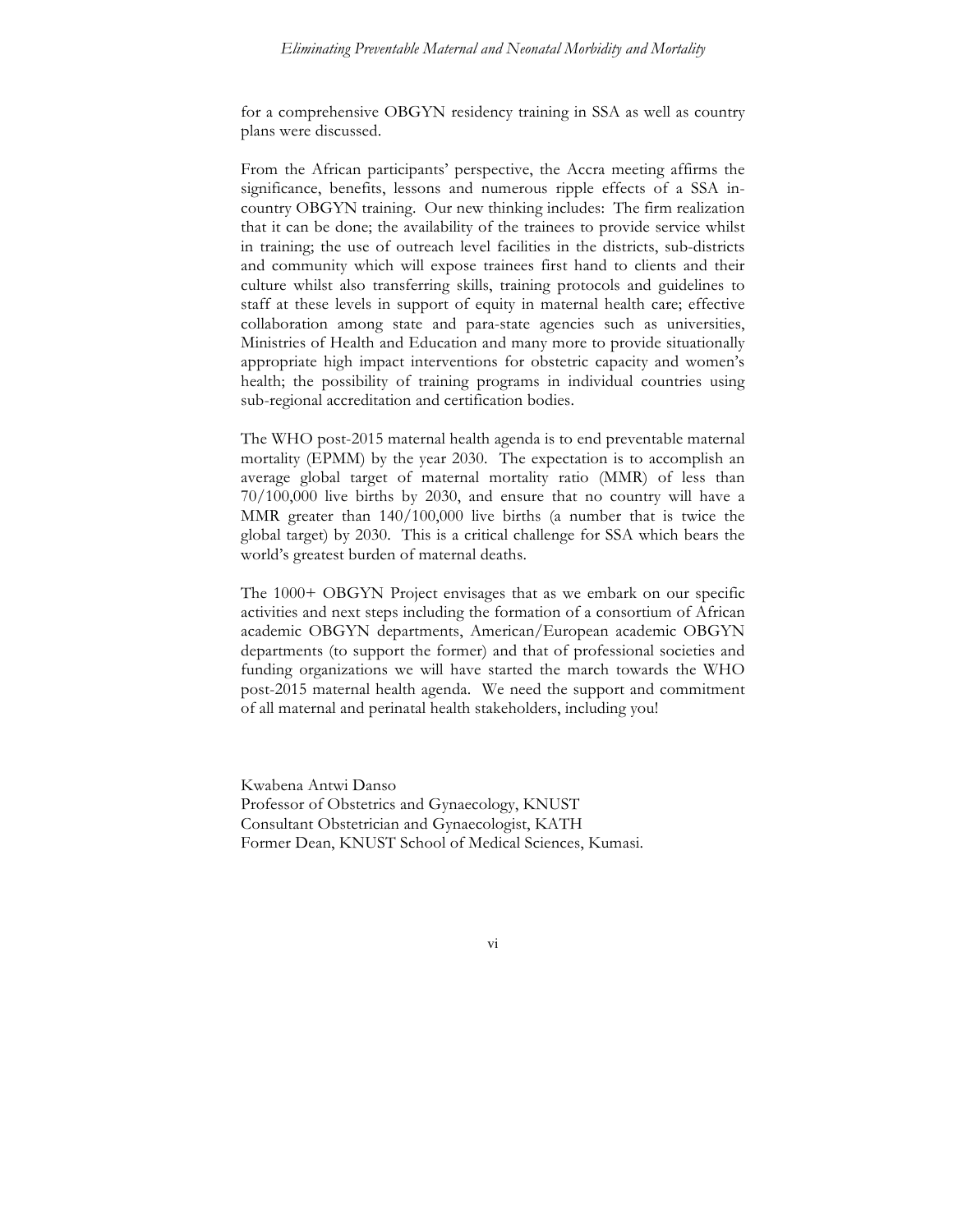#### Preface

The WHO has called upon the global health community to "End Preventable Maternal Mortality by 2030". This book is the 2<sup>nd</sup> in a series that highlights issues and proposes solutions to maternal mortality by ending the dearth of expert capacity in Obstetrics and Gynecology (OBGYN) for both clinical care and national leadership in Sub-Saharan Africa. Ending preventable maternal and early neonatal mortality will require this critical yet undeveloped component of a comprehensive global public health response.

This volume follows the first, entitled *Building Academic Partnerships to Reduce Maternal Morbidity and Mortality*: *A Call to Action and Way Forward,* which identified the critical components for capacity building in expert women's health care. Each chapter of this current edition is organized to address these critical components from multiple perspectives including African obstetrician/gynecologists, Ministries of Health and Education, American/European obstetrician/gynecologists and professional organizations.

Within the pages of this book, readers will encounter the tremendous passion African OBGYNs have for expanding their expertise to deal with the tragedies that befall women on a daily basis. The reader will hear from global OBGYN leaders who represent established university-based OBGYN programs, global and national professional societies, and international clinical organizations. The entire specialty of OBGYN is poised to mobilize the educational resources, experience and expertise to support African OBGYNs in their re-invention of Obstetrics and Gynecology in the African context, for the African continent. I encourage you to take the time to read and absorb the transcribed words from the world's experts in Global Obstetrics and Gynecology. Their messages cannot be transmitted in sound bites, extracted phrases or bullet points. A complete reading of this book will leave the reader with a deep understanding of the issues and solutions.

The deficit of expert obstetric and gynecologic care in Sub-Saharan Africa leads to the silent suffering of millions of women and families due to unnecessary mortality and debilitating morbidity to women and girls of all ages. Pregnancy and its consequences have significant effects on women, but a life cycle approach to care tells us that women and younger girls need expert and focused care throughout their lifetime. Adolescent girls may experience debilitating menstrual problems; young women require choices

vii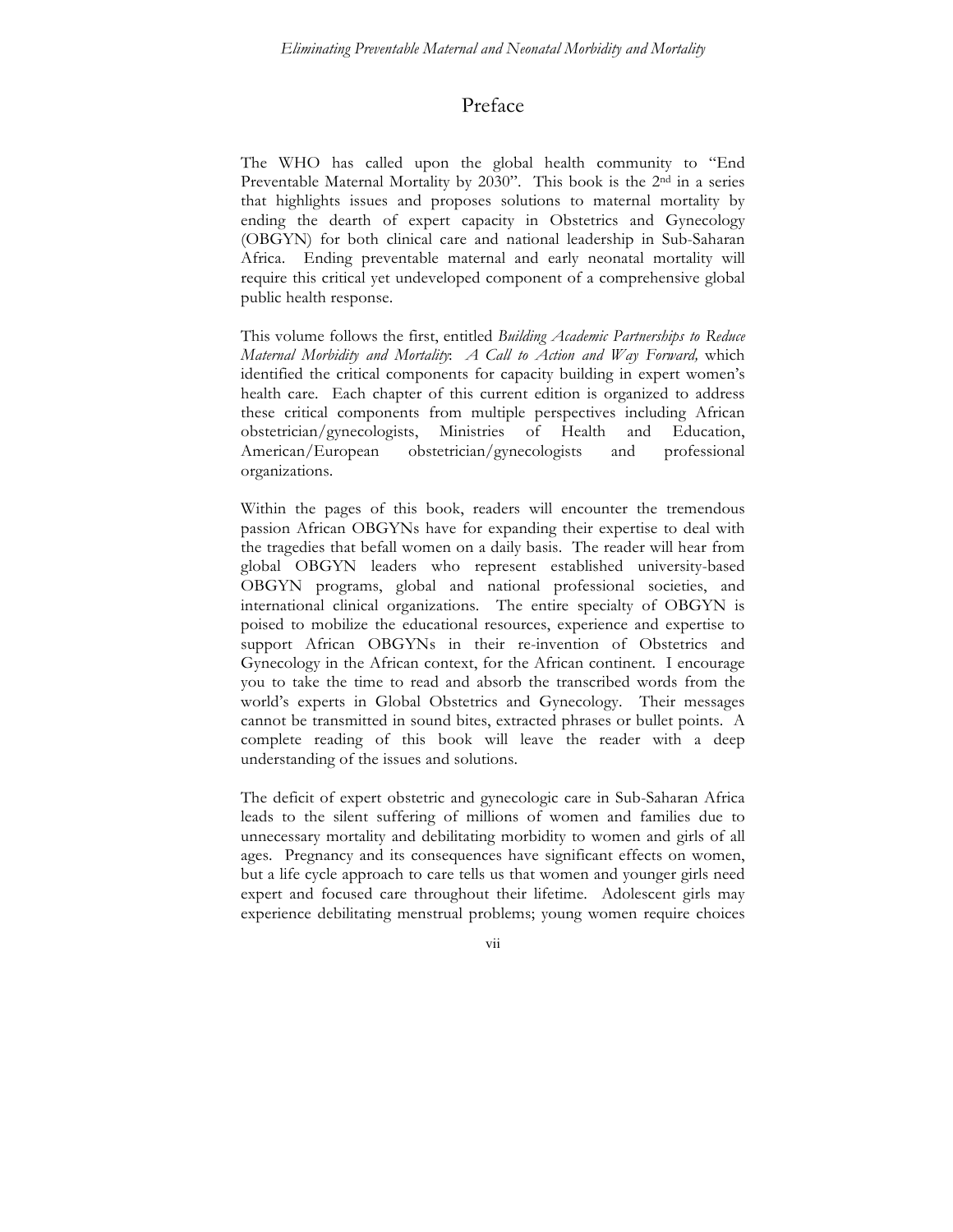in family planning, STD surveillance and cervical cancer screenings. Woman of reproductive age need ectopic pregnancy surveillance, and miscarriage/abortion care. They require high quality prenatal care to detect and act upon pregnancy complications and they deserve safe labor and delivery with the expectation of bearing a live-born infant. Obstetrics fistulas when *not* prevented, require expert surgical care and follow up for lasting repair. As women age, menopausal issues, pelvic organ prolapse and urinary incontinence as well as a significant morbidity and mortality from preventable or treatable gynecologic cancers again require expert gynecologic care to improve the quality and longevity of life for the woman and her family.

In 2015, we are rightly focused on maternal, perinatal and early neonatal mortality. This urgent crisis must continue to be aggressively addressed, but a long-term view would demand that targeted interventions must not occur in a vacuum. The same specialists who provide critical and lifesaving obstetric care are the same ones who can diagnose fetal problems, diagnosis and treat ectopic pregnancy both medically and surgically, and treat the myriad medical and surgical issues that face women throughout their lifetime. In essence, they provide the complex, evidence-based interventions that women in most parts of the world enjoy. Current attempts to replace this expert and comprehensive clinical capacity with health workers trained to perform specific tasks has gained favor, and fills an urgent need. But when done without also creating the cadre and institutions for supervision, long-term prospects for effectiveness are poor.

The rich text presented herein will not only tell the story, but will also provide the concrete steps needed replicate the successful Ghana experience – sustainably - in other African countries. The 1000+ OBGYN Project (www.1000obgyns.org) has brought together a vast array of educational resources and a network of university programs, expert clinical organizations and professional societies to implement this collective wisdom. The group is poised for action and is currently raising funds to provide the substantial investments from both national and global funders to jumpstart what will certainly be a critical component in the path to end unexpected stillbirths, and end preventable maternal and neonatal mortality by 2030. We welcome your interest and participation.

Frank W. J. Anderson, MD, MPH Associate Professor of Obstetrics and Gynecology Professor of Health Behavior and Health Education University of Michigan, Ann Arbor, MI, USA

viii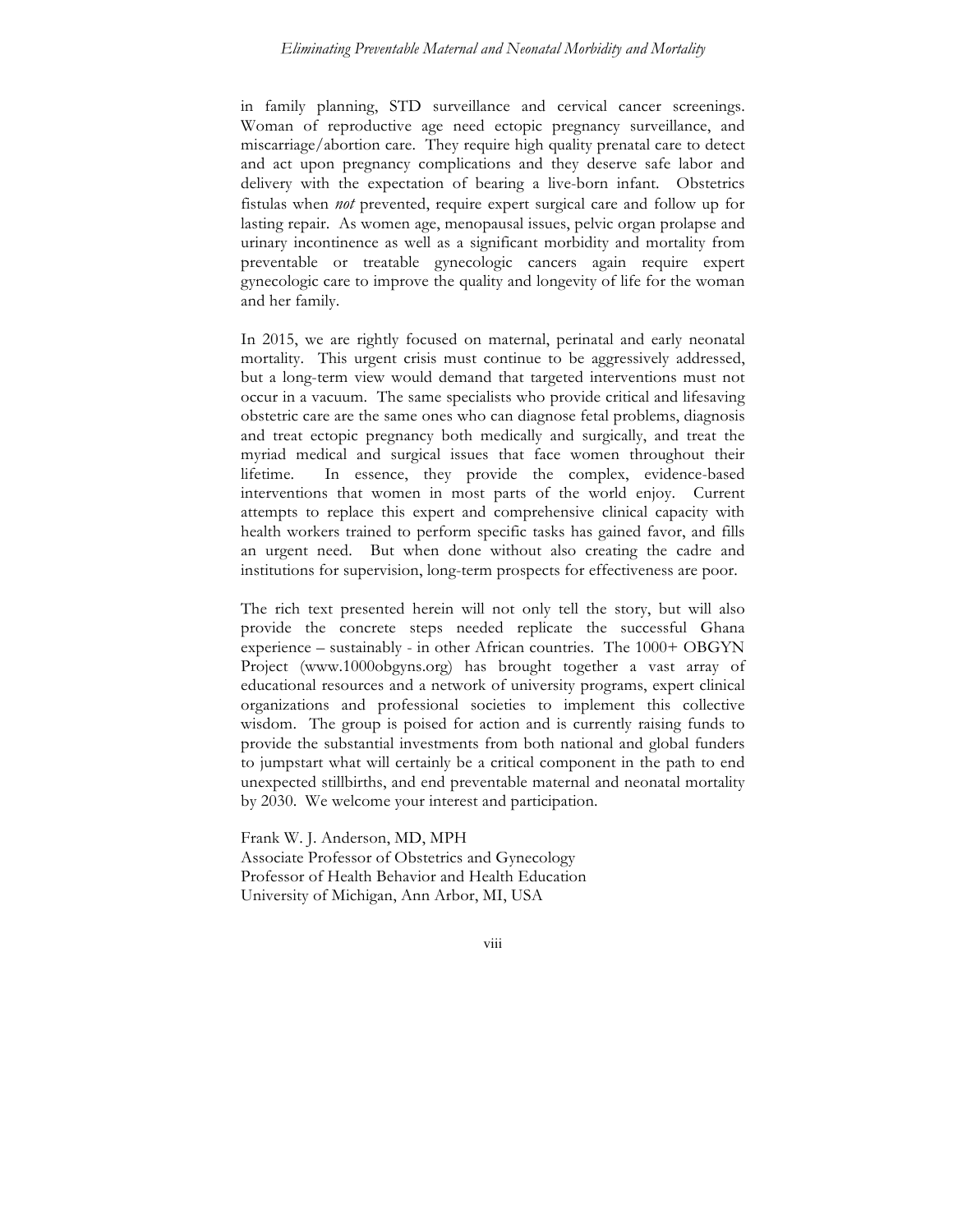#### Foreword

This book, "*Eliminating Preventable Maternal and Neonatal Morbidity and Mortality: Critical Components in Building Capacity,*" describes an idea whose time has come. For almost two decades Dr. Frank Anderson has worked to describe a successful model of capacity building in Ghana where, following initial funding from the Carnegie Corporation Postgraduate Training in Obstetrics and Gynecology, training and certification have been sustained by local institutions, including the government (MOH), the teaching hospitals (AMC's), and the Ghana College of Physicians and Surgeons, to the point of where over 140 obstetrician/gynecologists have now been trained and are practicing in-country. This has inspired others to train nurse midwives, emergency medicine physicians, surgeons, and many other specialists and subspecialists including obstetrician/gynecologist subspecialists in family planning and reproductive health, gynecologic oncology, maternal fetal medicine, and urogynecology. Ethiopia specifically St. Paul's Hospital Millennium Medical College - has reproduced this successful model, trained many specialists and begun many advanced technological medical programs with transplant, for example, to begin shortly.

Dr. Anderson has carefully documented the reasons for this capacity building success (Anderson FWJ, Johnson TRB. *Capacity building in Obstetrics and Gynaecology through academic partnerships to improve global women's health beyond 2015*, BJOG 2015;122:170–173) and, most recently, demonstrated the significant public health benefit of such training of specialists with a true trickledown effect on other health care workers, institutions and communities. (Anderson FW, Obed SA, Boothman EL, Opare-Ado H: *The public health impact of training physicians to become obstetricians and gynecologists in Ghana,* Am J Public Health 104(SUPPL. 1): S159-S165, 2014)

With these successful models in Ghana and Ethiopia and with demonstrated pathways to success as well as a model "Charter for Collaboration" (Anderson F, Donkor P, de Vries R, Appiah-Denkyira E, Dakpallah GF, Rominski S, Hassinger J, Lou A, Kwansah J, Moyer C, Rana GK, Lawson A, Ayettey S: *Creating a charter of collaboration for international university partnerships: the Elmina Declaration for Human Resources for Health*. Academic Medicine : Journal of the Association of American Medical Colleges 89(8): 1125-32, 2014), it is right to now move forward with the training of obstetricians/gynecologists in Sub-Saharan Africa to have a major impact on reducing maternal and early neonatal morbidity and mortality.

ix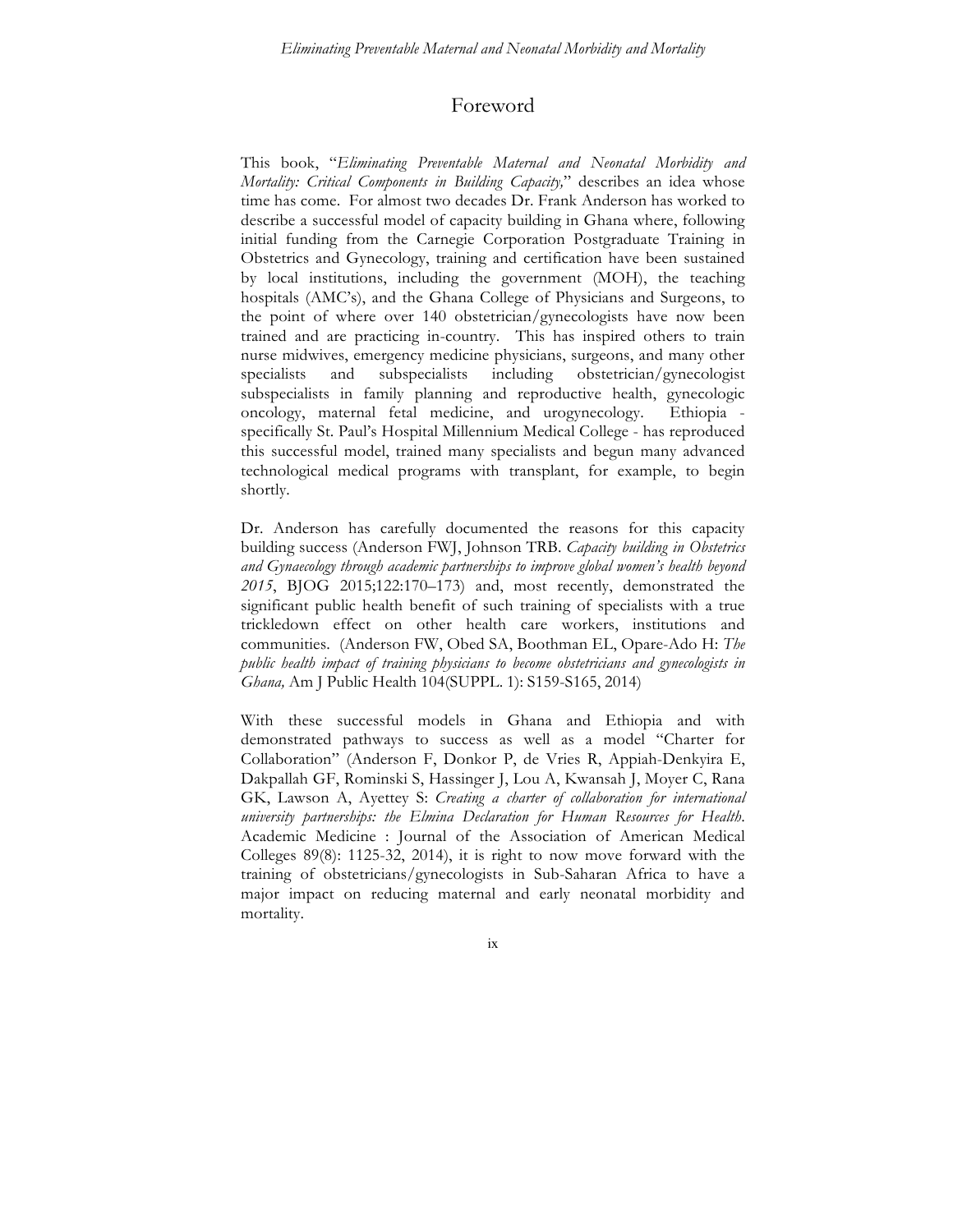Political will, funding, coordination, and development of African OBGYN professional networks are the critical next steps. Existing and new obstetrics and gynecology departments in Sub-Saharan Africa can be further developed in conjunction with global university partners from both the global South and from high-income countries and the large network established through the 1000+ OBGYN project so that the dream and the promise of the Ghana Program can spread across the continent. Academic partnerships, political and economic stability, and incorruptible, inspiring and transformational leadership can help achieve our goal of human and reproductive rights for women, children and all people.

Timothy R. B. Johnson, AB, AM, MD, ScD, DPS, FACOG, FWACS, FAIUM, FRCOG, FICS, FGCS Arthur F Thurnau Professor Bates Professor of the Diseases of Women & Children and Chair, Obstetrics and Gynecology Professor, Women's Studies Research Professor, Center for Human Growth and Development Faculty Associate, GLOBAL REACH University of Michigan, Ann Arbor

x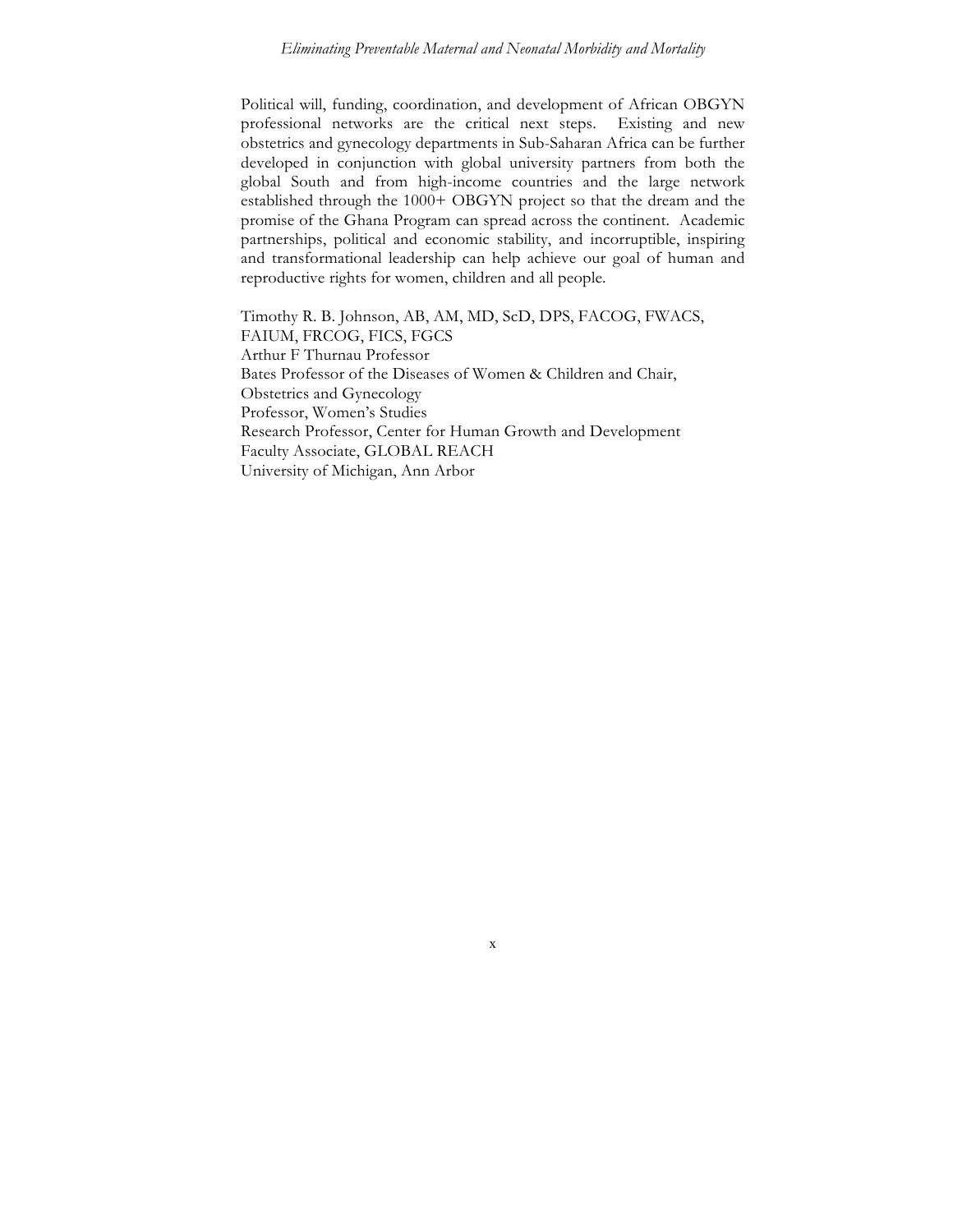## Table Of Contents

| Chapter 1 |                                                                                                    |  |
|-----------|----------------------------------------------------------------------------------------------------|--|
| Chapter 2 | Conference Goals and Results from Needs 19<br>Assessment                                           |  |
| Chapter 3 |                                                                                                    |  |
| Chapter 4 | Models for Infrastructure and Program Design 69                                                    |  |
| Chapter 5 | Curriculum, Faculty Development and Assessment 101<br>for OBGYN Residency                          |  |
|           | Elevate Health Presentation on Online Curriculum 108                                               |  |
|           | Mbarara University - Harvard MGH Curriculum 112                                                    |  |
|           | Gynecology Curriculum Presentation                                                                 |  |
| Chapter 6 | Deployment of OBGYNs, Working with Ministries,<br>125<br>Communities and Other Healthcare Partners |  |
|           | Ghana Health Service Presentation<br>126                                                           |  |
|           | Liberia Team Presentation on Deployment and<br>131<br>Capacity Building                            |  |
|           |                                                                                                    |  |
|           |                                                                                                    |  |

xi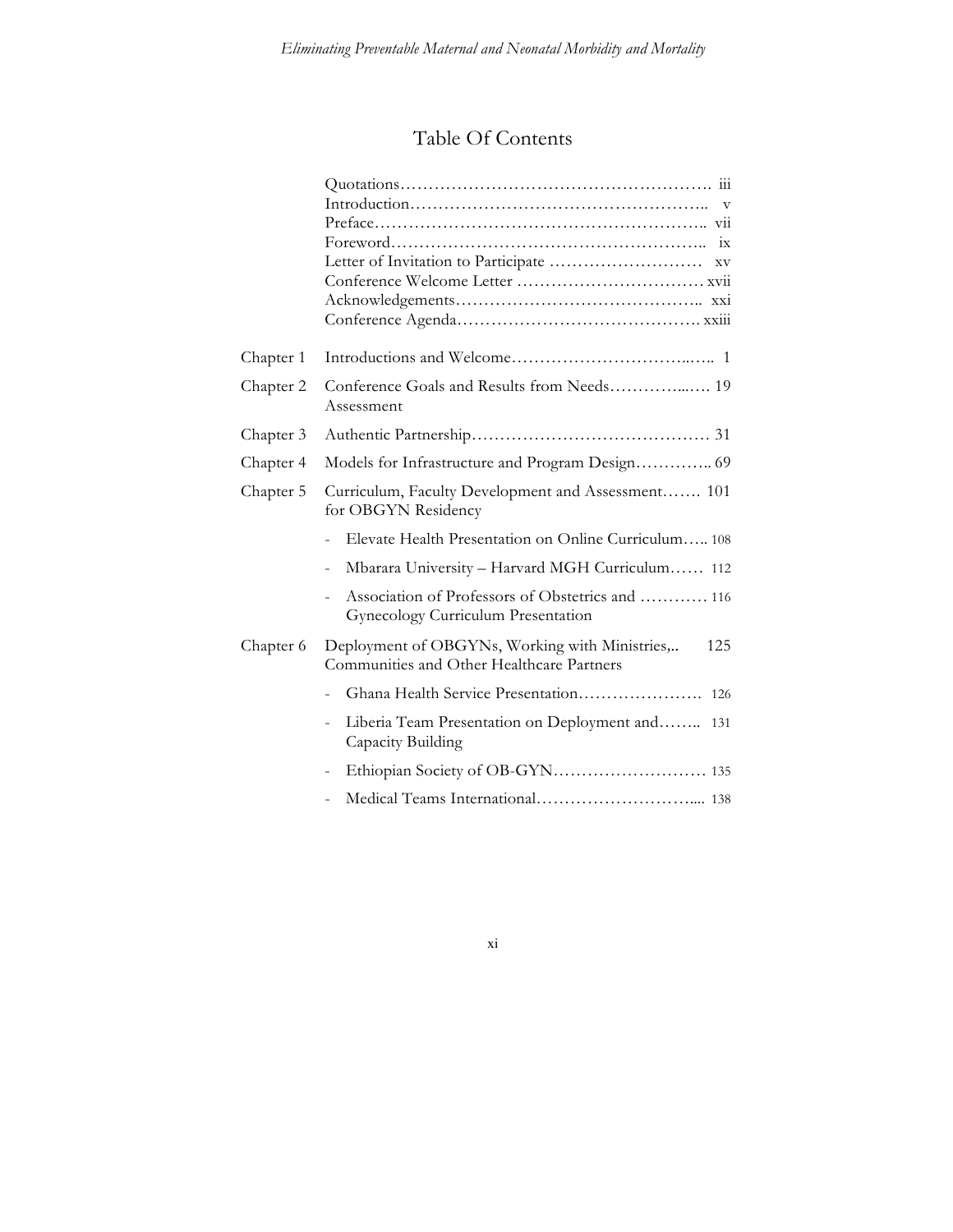| Chapter 7  | Research, Monitoring, Evaluation and Quality 141<br>Assessment                                     |  |
|------------|----------------------------------------------------------------------------------------------------|--|
|            | 145                                                                                                |  |
|            | Human Resources for Health, Rwanda Curriculum 148<br>Presentation                                  |  |
|            | University of Malawi, MMED Program 151<br>Monitoring and Evaluation                                |  |
|            | Ghana District Hospital Presentation 154                                                           |  |
| Chapter 8  | Certification and Accreditation of OBGYNs 159                                                      |  |
|            |                                                                                                    |  |
|            | Uro-Gynecology Sub-Specialization Presentation 161<br>$\overline{\phantom{0}}$                     |  |
|            | Family Planning Sub-Specialty Fellowship Program 167                                               |  |
|            | Ghana College of Physicians and Surgeons -  170<br>Certification of OBGYNs                         |  |
| Chapter 9  |                                                                                                    |  |
| Chapter 10 | African Ministry of Health Perspectives 197                                                        |  |
| Chapter 11 | American OBGYN and Professional Society 215<br>Perspectives                                        |  |
| Chapter 12 |                                                                                                    |  |
|            | 221<br>223<br>224<br>225<br>227<br>227<br>230<br>231<br>$\overline{a}$<br>234<br>236<br>237<br>238 |  |
|            |                                                                                                    |  |

#### xii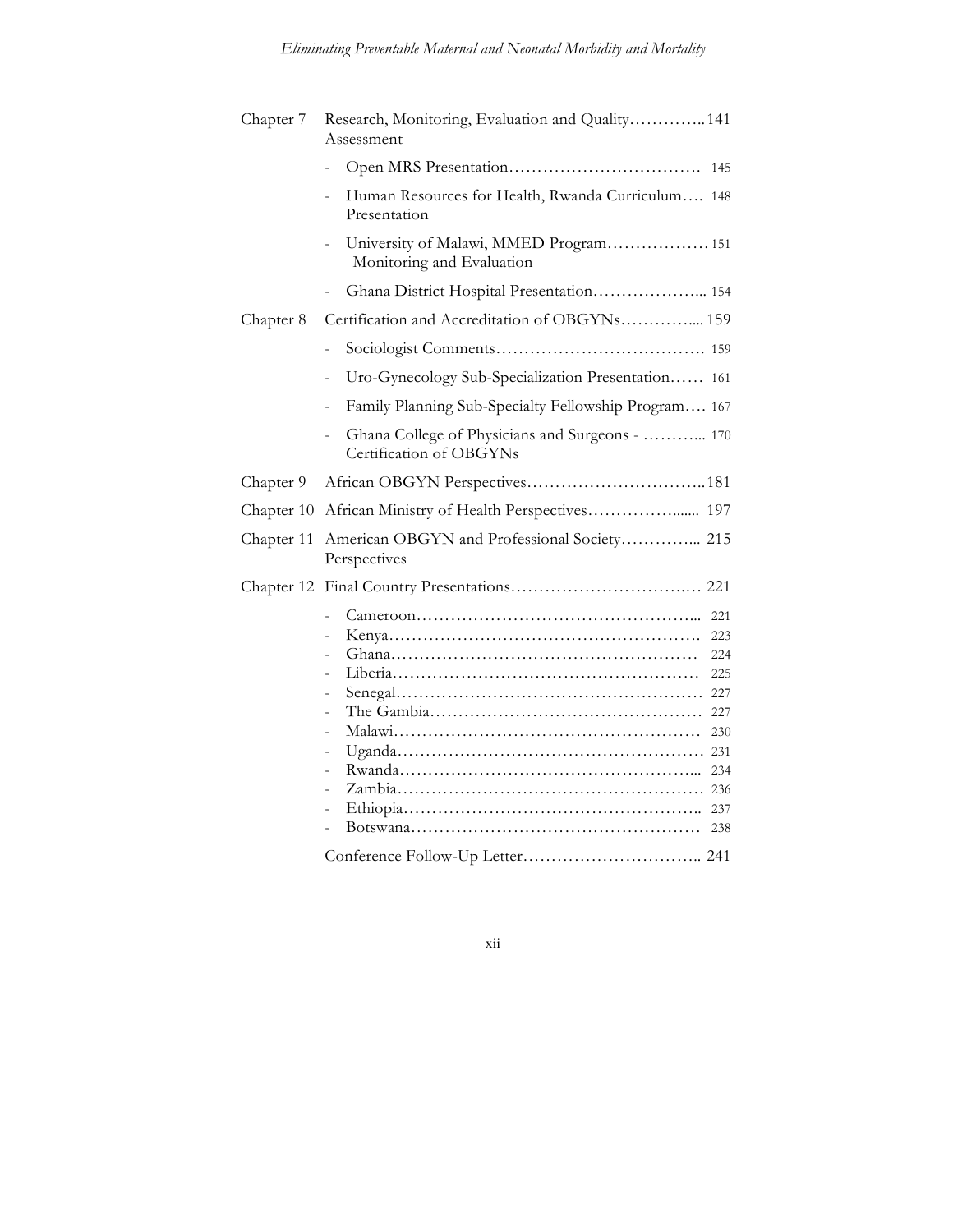|  | Appendix I OBGYN Program Development Worksheets -  243<br>Instructions for Group Process |  |
|--|------------------------------------------------------------------------------------------|--|
|  |                                                                                          |  |
|  |                                                                                          |  |
|  |                                                                                          |  |
|  |                                                                                          |  |
|  |                                                                                          |  |
|  |                                                                                          |  |
|  |                                                                                          |  |
|  |                                                                                          |  |

xiii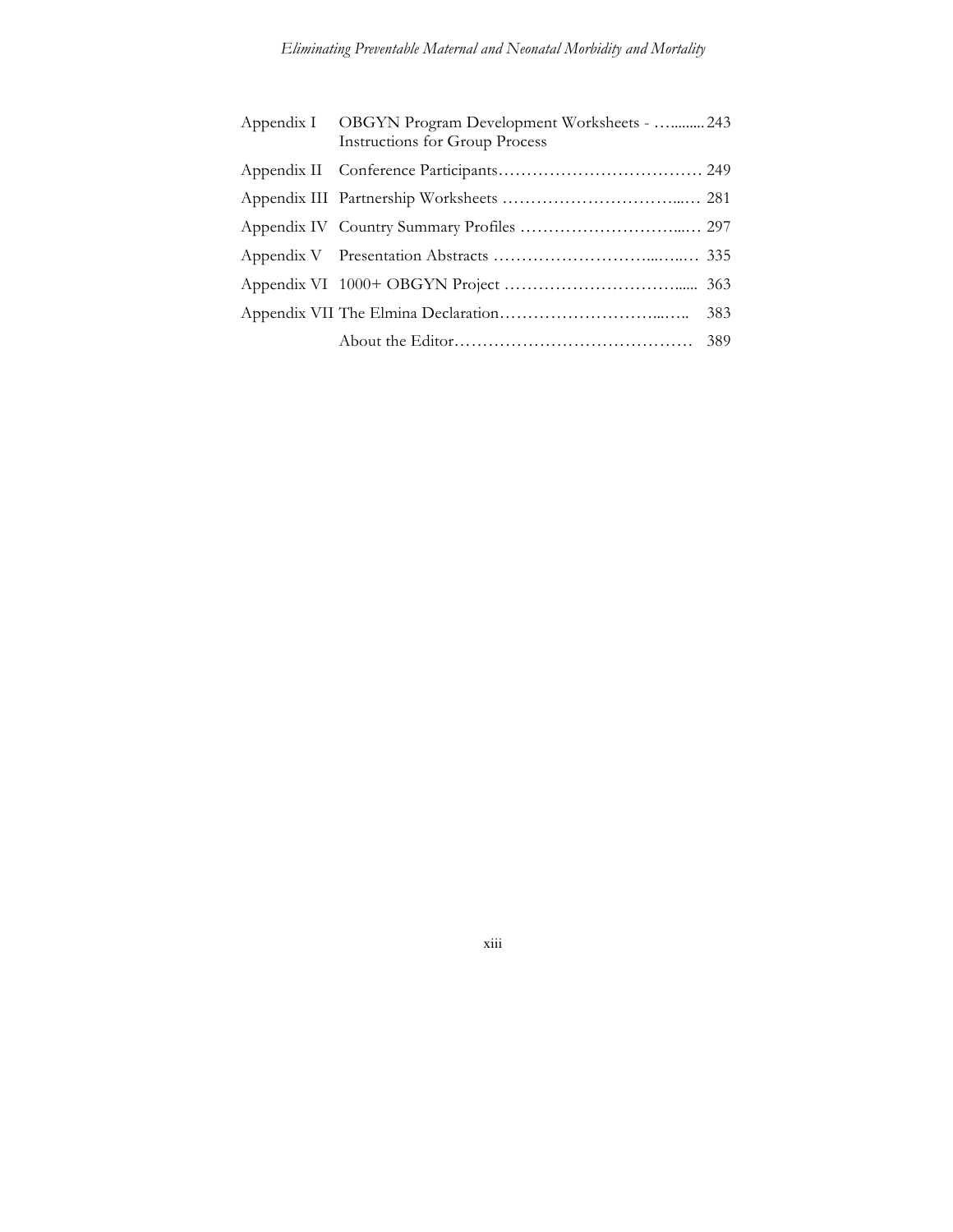*Eliminating Preventable Maternal and Neonatal Morbidity and Mortality*

xiv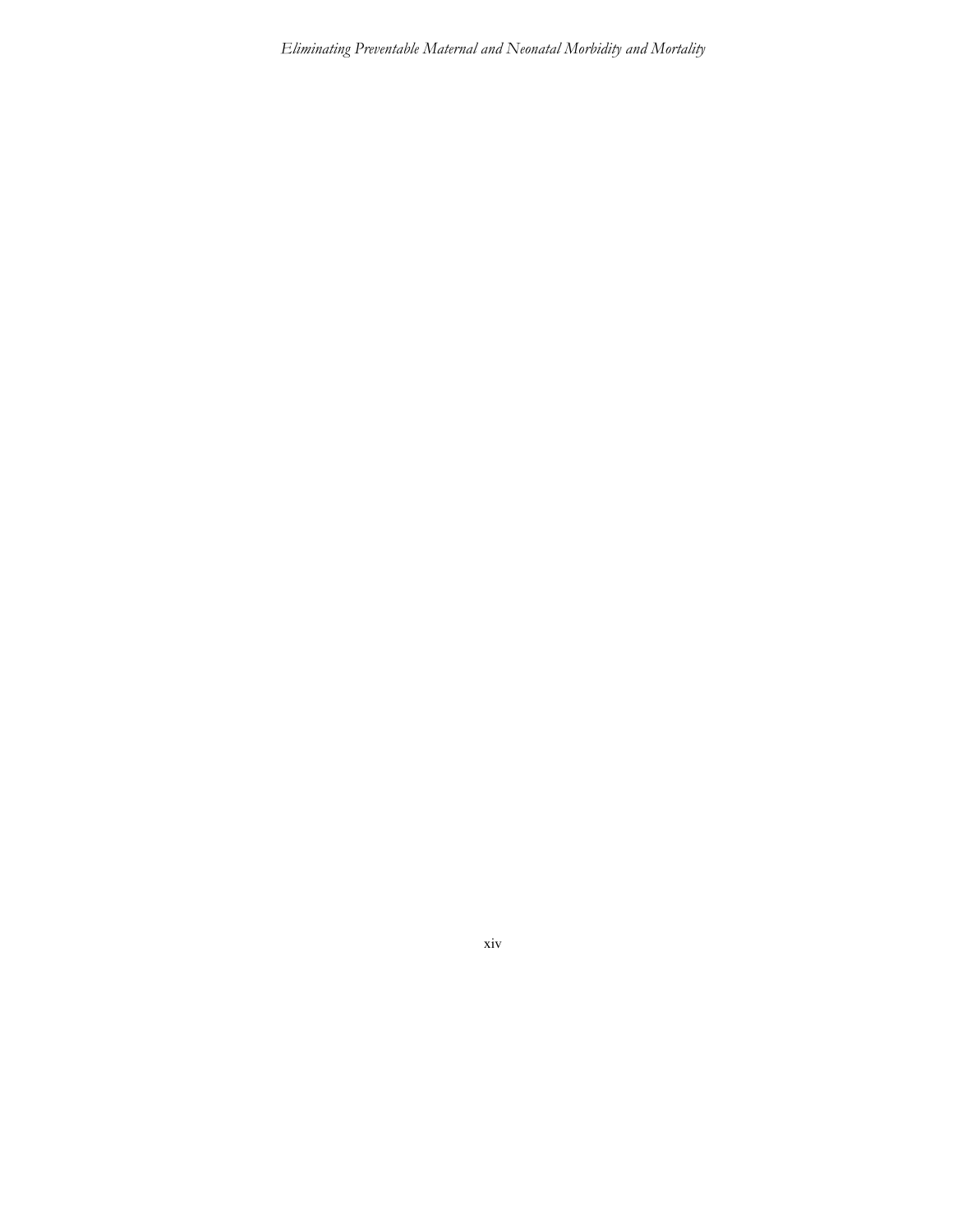#### Letter Of Invitation To Participate

October 28, 2013

Dear Prospective Attendee,

We would like to formally invite you as a participant to the upcoming meeting "Building Academic Partnerships to train 1000+ OBGYNs in sub-Saharan Africa". The meeting will be held February 12-14, 2014 at the Ghana College of Physicians and Surgeons building in Accra, Ghana. A half day educational seminar will be available on Saturday February 15th, if you would like to stay.

This meeting is being hosted by the University of Michigan Department of OBGYN Global Initiatives and is generously funded by both the Bill and Melinda Gates Foundation and the Flora Family Foundation.

The core participants of the meeting have been identified and 14 SSA country teams have been formed. Each team includes a US academic OBGYN representative, an African academic OBGYN colleague, a Ministry of Health representative, and a Ministry of Education representative. We are asking that you and your African OBGYN colleagues and ministry representatives send contact information.

This convening has generated a lot of interest among professional organizations such as ACOG, FIGO, APGO, and RCOG, and we expect representation from funding organizations as well. Other interested OBGYNs have been invited to be participants and observers. We have a limit of 120 participants; therefore once we get confirmations, there may be space for additional participants. Please feel free to contact us with the names of interested individuals so that we may add them to the waiting list and accommodate them as space becomes available.

The purpose of this meeting is to bring together OBGYNs from academic institutions in both high and low resource countries in sub-Saharan Africa (SSA), along with professional support organizations, policy makers, and funders to discuss ways to increase obstetric capacity in SSA. We will use the "Call to Action/Way Forward" document created at the FIGO meeting in November 2012 as a guide.

We will discuss ways of creating or improving mutually beneficial academic partnerships to increase post graduate training in OBGYN. The overall

xv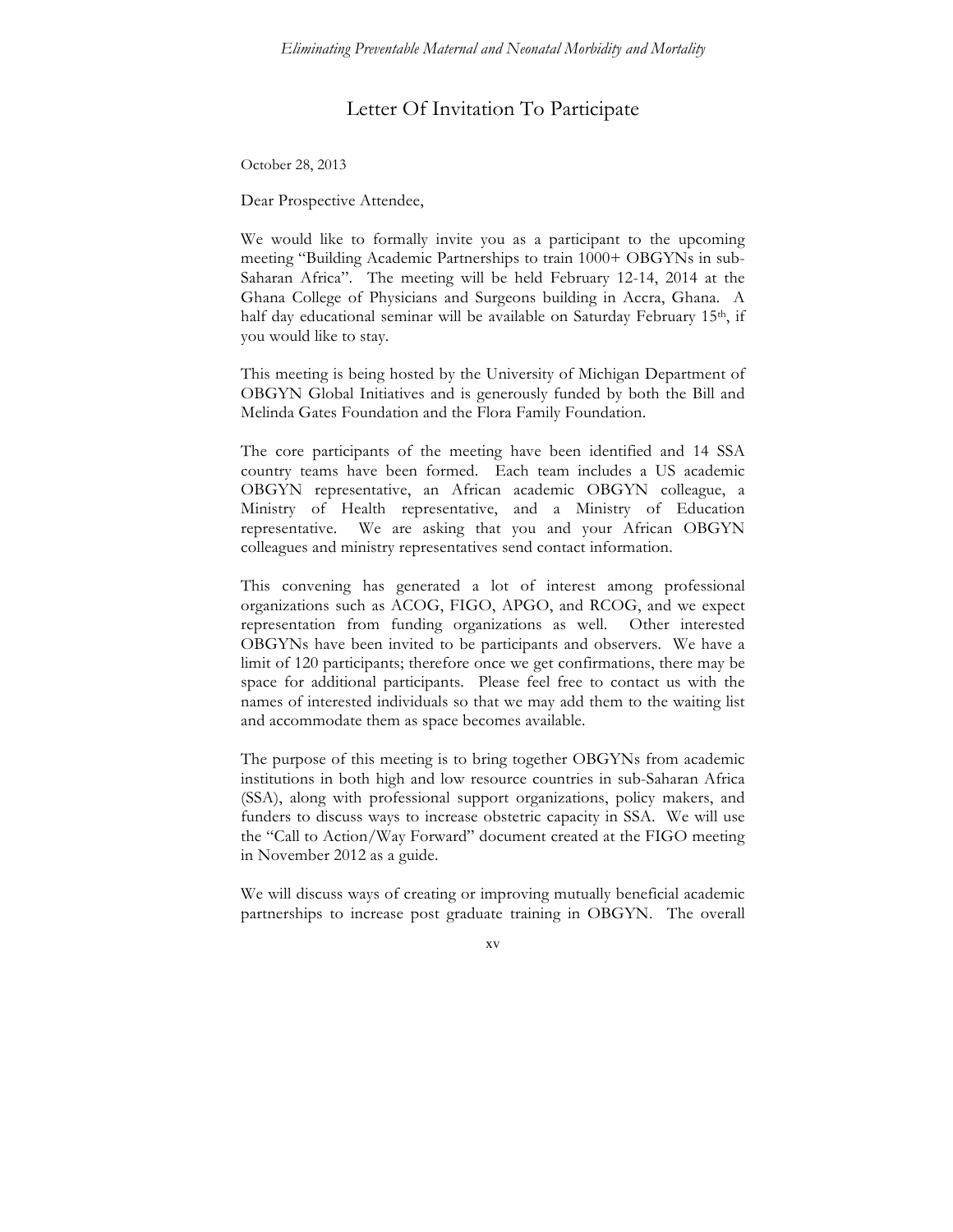goal is to reduce maternal and neonatal morbidity, mortality, and obstetric fistula in SSA.

Outcomes of the meeting include:

- 1. Finalizing country plans for improving OBGYN training;
- 2. The finalization of a Consortium of African Academic OBGYNs;
- 3. Finalization of a Consortium of North American/European OBGYN departments;
- 4. Finalization of a Consortium of organizations to support OBGYN training, certification, research, and service.

There are some tasks that need to be completed prior to the meeting including developing the agenda and completing a needs assessment and country interest forms. These will be discussed in the upcoming webinar. Please see the registration information below for more details.

Please contact Madeline Taskier, our meeting manager, with the information regarding your participation.

Email: mtaskier@med.umich.edu Phone: +1.734.232.0268

We look forward to hearing from you soon and hope to see you at the meeting.

Best,

Fort of Chuden

Frank Anderson, MD, MPH Director of Global Initiatives and Associate Professor of OB/GYN University of Michigan

xvi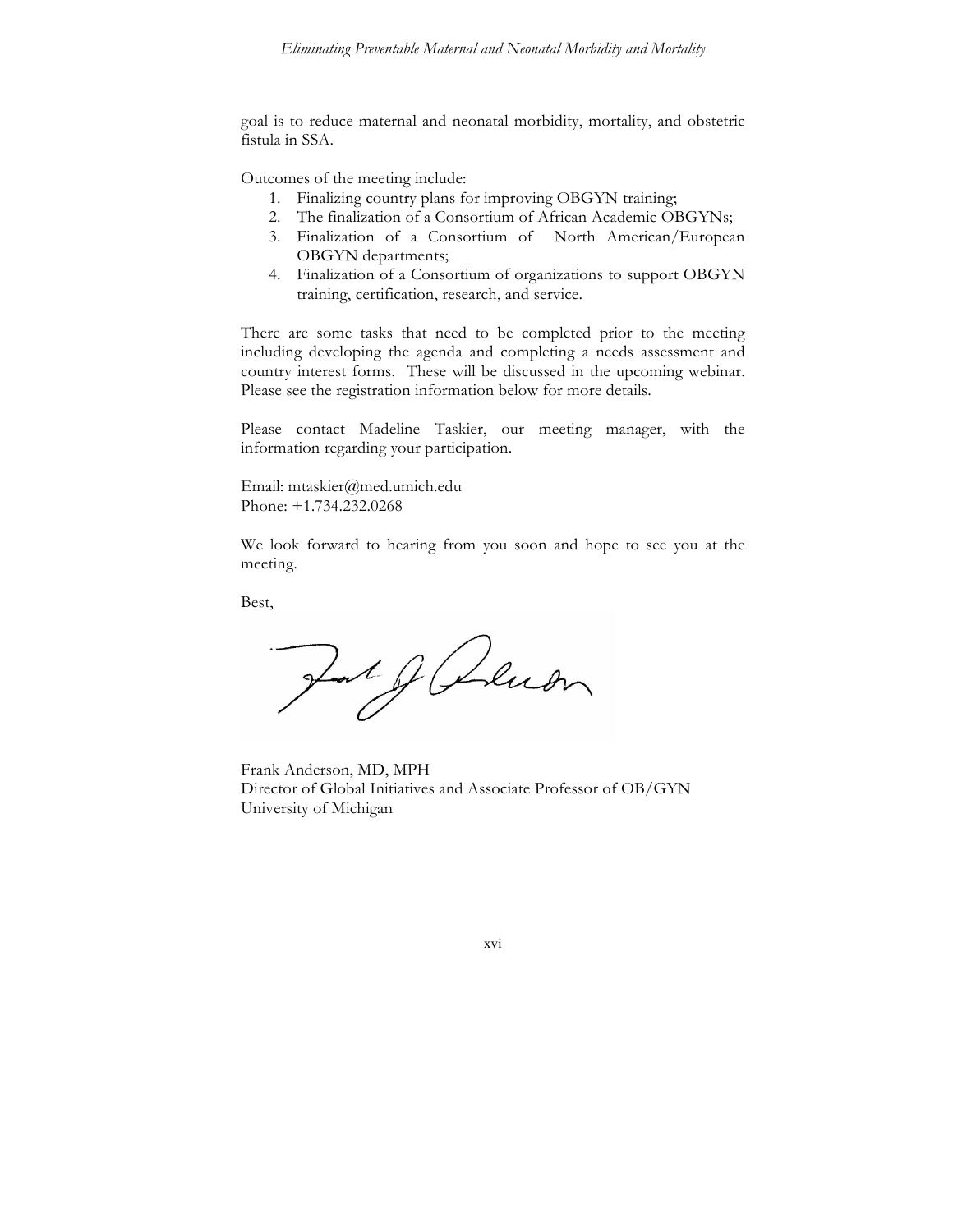#### Conference Welcome Letter

February 4, 2014

Dear Colleagues,

We are happy to welcome you as a participant of the 1000+ OBGYN meeting to be held in Accra, Ghana on Feb 12-14<sup>th</sup> at the Ghana College of Physicians and Surgeons. We are looking forward to meeting you all individually and introducing you to each other whilst we create concrete plans to accomplish the goal of training 1000+ new (additional) OBGYNs in sub-Saharan Africa (SSA) within the next 10 years.

Only OBGYNs can train physicians to become OBGYNs, and every SSA country should have center(s) of excellence where the highest quality obstetric care and training occur and a sustained university-based program that provides a source of women's health education, expertise for countrywide training of midwives and health care workers, practice and protocol standards, policy development, research and advocacy. We have heard this from the Call to Action/Way Forward generated at the FIGO meeting in 2012 and now we embark on this journey.

The interest and enthusiasm for this convening is great. By coming together in this way, we have a unique opportunity to impact maternal and neonatal morbidity and mortality by closing the final gap in women's health care capacity- the management of the severe obstetric complications recognized by midwives and health workers.

We would sincerely like to thank the Flora Family Foundation and the Bill and Melinda Gates Foundation for making this meeting possible and thank you for your efforts and your organization's support for bringing you here.

We have finalized the attendance list and we expect approximately 120 people from around the globe to be attending. Participants include obstetricians/gynecologists from university based programs in SSA, North America and Europe, as well as representatives from the Ministries of Health and Education, Professional Societies (ACOG, RCOG, FIGO, AFOG and others), professional clinical and educational organizations, and funding organizations.

The major focus of this meeting is to support the universities and health systems of SSA countries that are committed to - as a part of maternal

xvii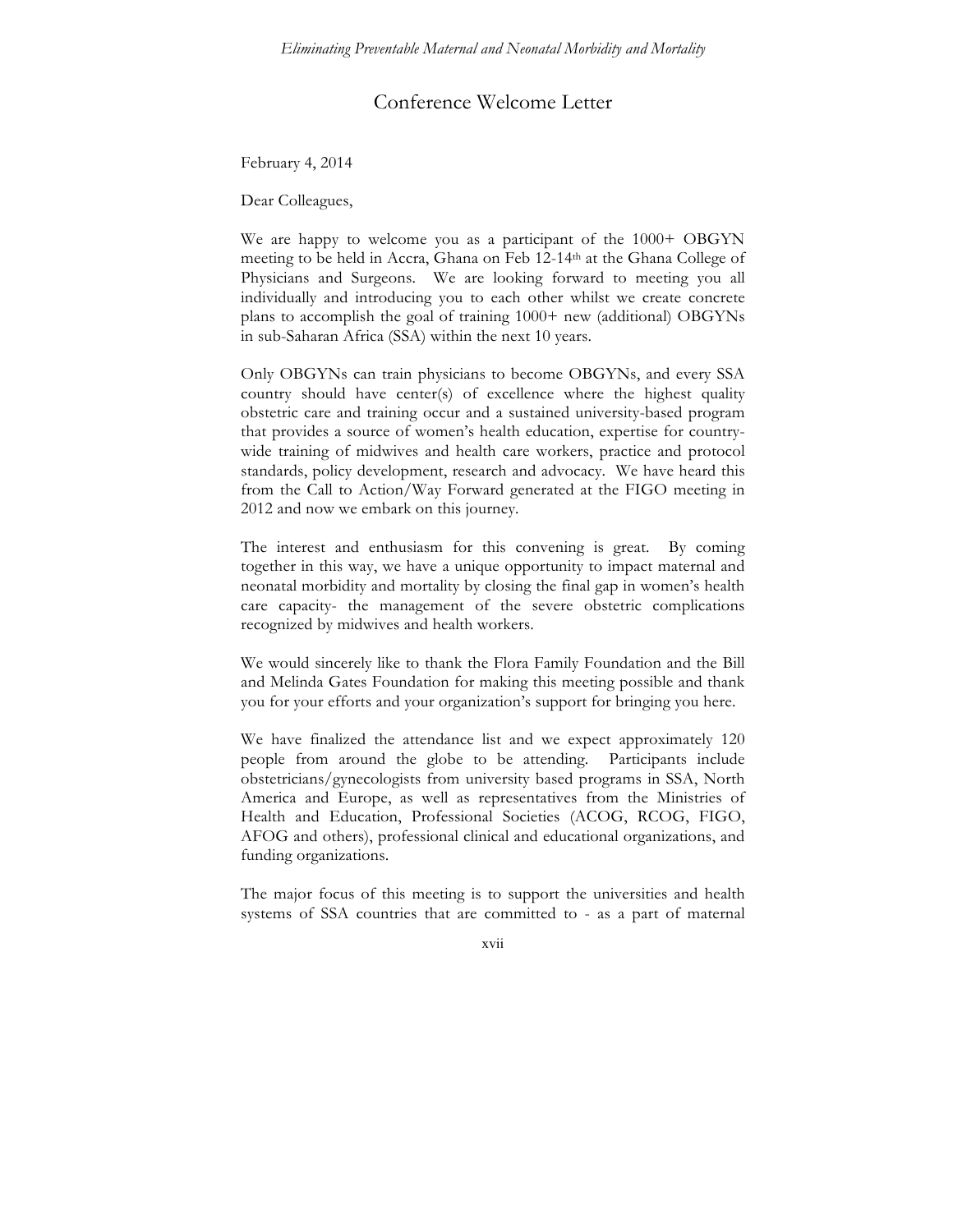mortality reduction activities - the creation of the university-based capacity to train physicians to become obstetricians/gynecologist and to create ways to support and coordinate these efforts and measure their effects.

At this time, there are 17 African – American university partnerships, representing 14 SSA countries that will make up the core of the meeting. A major goal of the meeting is for each of these partnerships to create a written document detailing the plans in the major areas identified by the Call to Action/Way forward created during the FIGO meeting in Rome, 2013. We encourage you to read the proceedings from that meeting *cover to cover* – entitled "Building Academic Partnerships to Reduce Maternal Morbidity and Mortality" – which has been electronically provided, available on the Dropbox folder, and will be available in hard copy at the meeting.

Our meeting will be organized as a series of plenary sessions with brief presentations based on submitted abstracts and noted experts followed by open discussion from all participants. The preliminary agenda is provided in this email. These plenaries will be followed by group work time where each university partnership will work with their academic and ministry delegates to create written plans for each area of work. At the end of the meeting, each partnership will have a comprehensive document from which to proceed. We would ask each partnership to decide what parts of the plan can begin with current resources, and what parts require further funding.

Each partnership will be invited to submit their plans to the 1000+ OBGYN project as we look for support. We will combine all proposals into a larger guiding document that will be a master blueprint for creating university based post-graduate training programs. These blueprints will be useful for all the partnerships in addition to future OBGYN departmental partnerships, other interested medical specialties, and other interested academic partnerships.

The core of development lies within the partnerships that are and will be established between university-based OBGYN programs. The second layer of development arises through the collective efforts of professional associations, societies and clinical support organizations. These institutions can provide the additional inputs necessary to create robust and sustained SSA OBGYN training programs that provide high quality obstetrics and gynecology care, national clinical and programmatic leadership, contribution of research findings to the global community, and advocacy for women's health and the reduction of maternal and neonatal morbidity.

xviii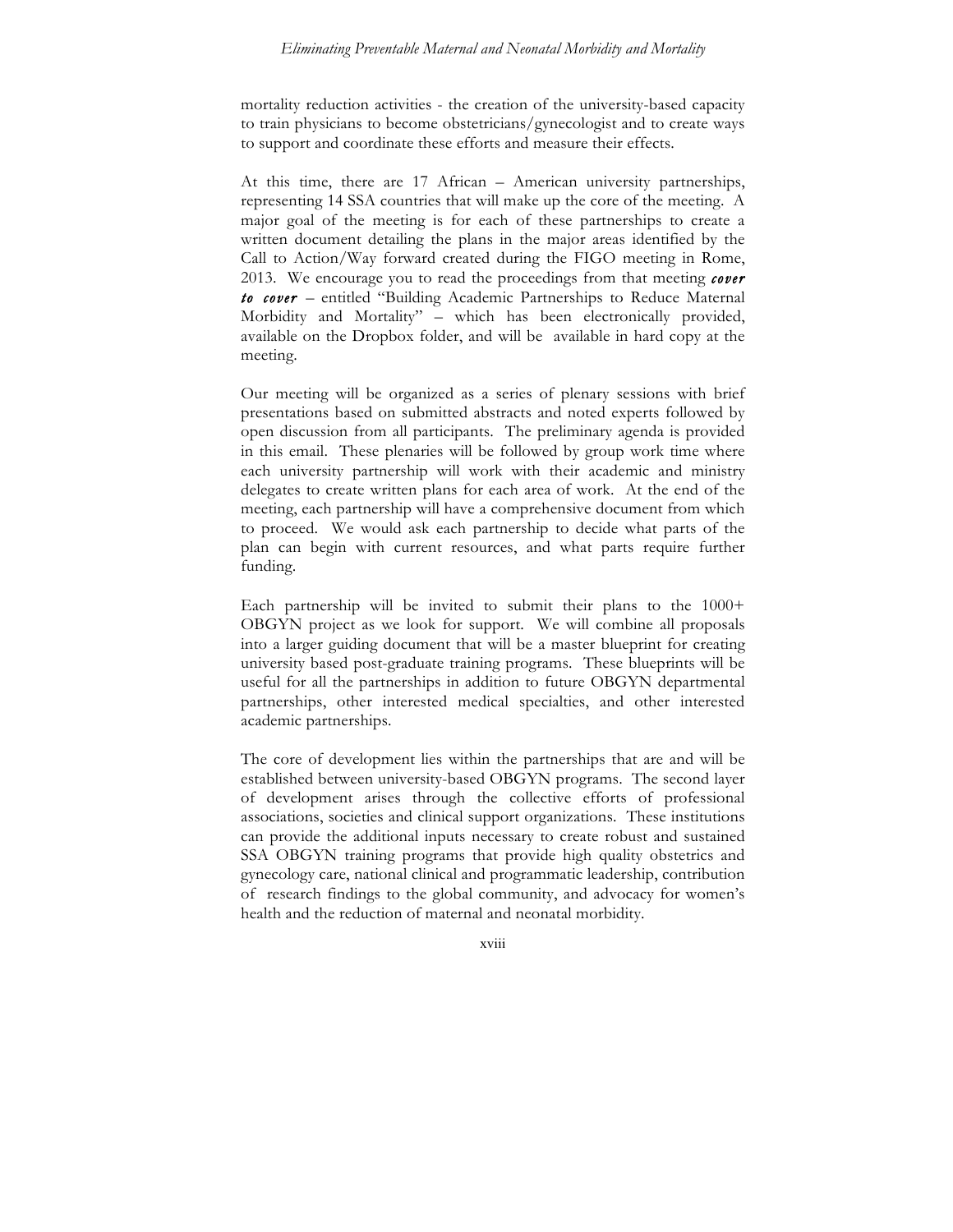We would like to continue the 1000+ OBGYN project to coordinate funding and technical support that would bring together expert organizations to create a common curriculum, monitoring and evaluation systems, and faculty development programs for the partnerships creating a larger community of OBGYNS doing the same work and measuring the same outcomes over the next 10 years.

We sincerely look forward to having you in Accra and to take part in this exciting initiative.

Sincerely,

Fort & Column Koldanson

Frank W.J. Anderson & Kwabena A. Danso 1000+ OBGYN Meeting Co-Chairs

xix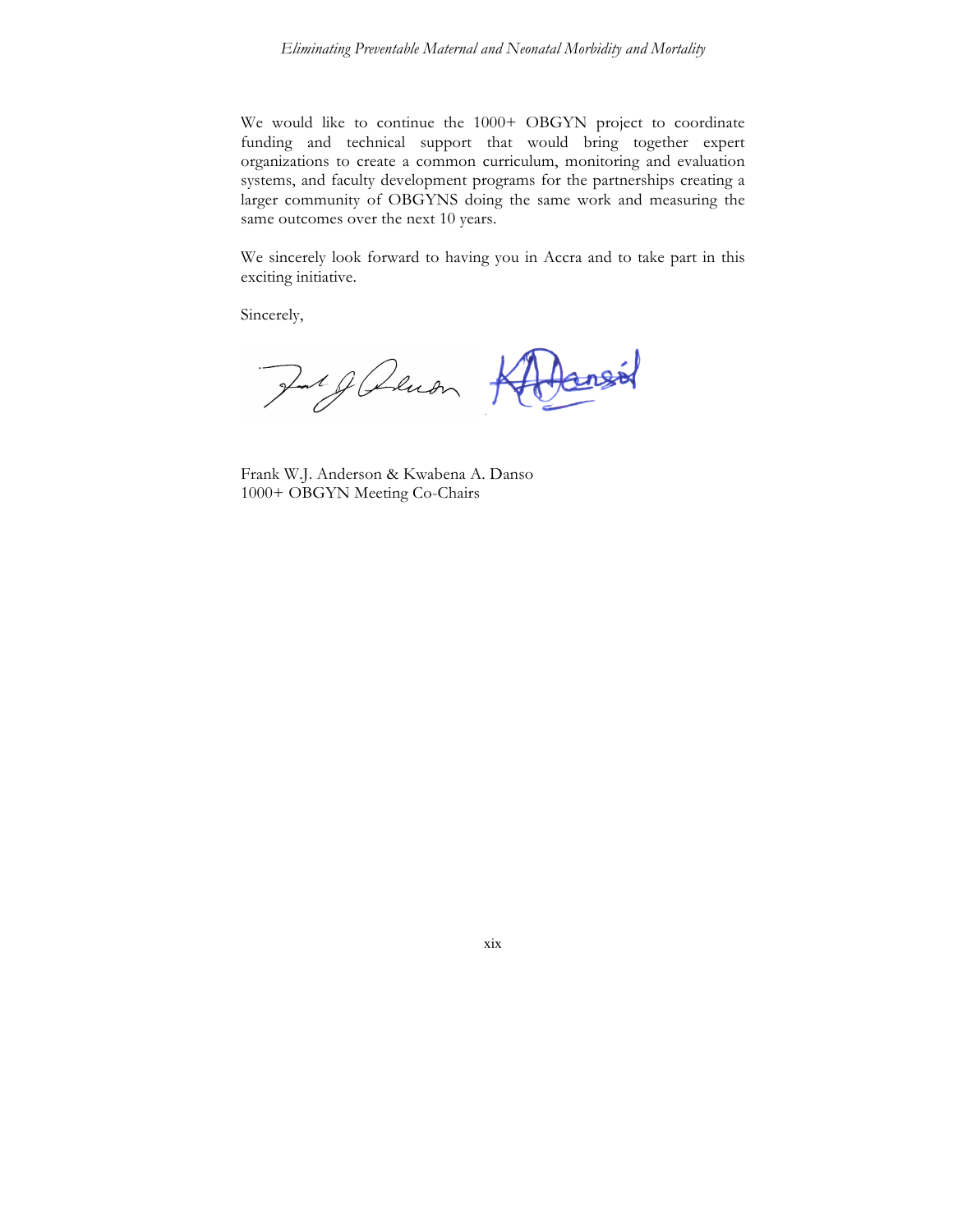*Eliminating Preventable Maternal and Neonatal Morbidity and Mortality*

xx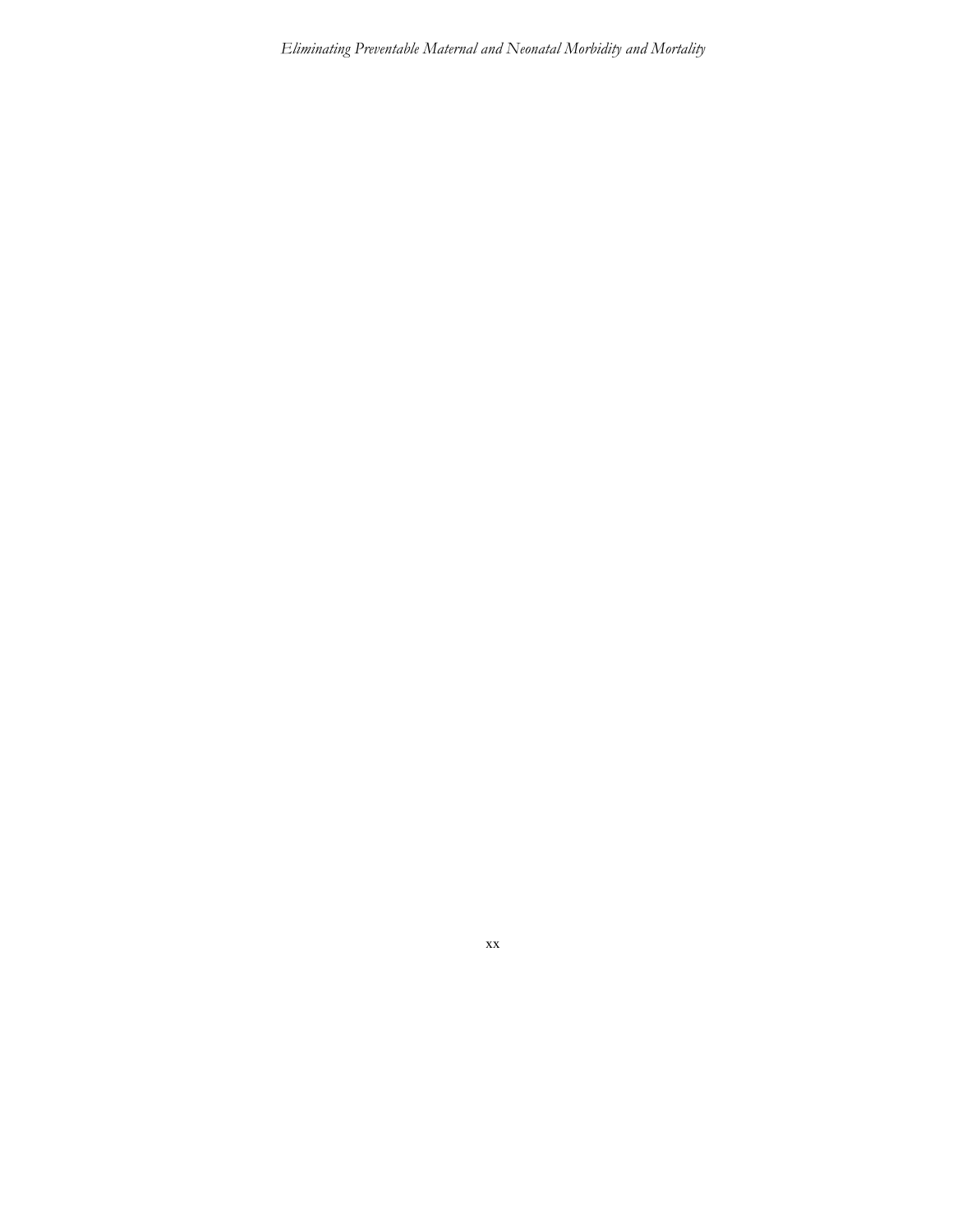#### Acknowledgments

Sincere thanks to The Flora Family Foundation, the Bill and Melinda Gates Foundation, the World Bank and the University of Michigan African Studies Center for providing the financial support for carrying out this important work. The University of Michigan Department of Obstetrics and Gynecology Chair, Timothy R. B. Johnson and faculty members have provided unwavering support to advance maternal mortality reduction throughout the world, and this work would not have been possible without their collective contributions. Gurpreet Kaur Rana provided the impetus to turn these proceedings into a book. Madeline Taskier provided her expert skills in organizing the meeting logistics and assisting in the development of the content for the meeting. In Ghana, Andrew Boakye and Kofi Gyan provided on-the-ground logistics and cultural support without which this meeting could not have occurred. Gaurang Garg transcribed the talks and, along with Kophi Sefa, and Alex O'campo, provided spur of the moment problem solving during the meeting. Alyssa Mouton helped assemble the materials for this book. And thanks to Jasna Markovac and Karen Kost, Learning Design & Publishing, Medical School Information Services, University of Michigan, who were instrumental in preparing this volume for publication. Special thanks to Maureen Martin for the ongoing inspiration and assistance. A final thanks to all the participants for coming together and sharing their passions and creating plans to end preventable maternal mortality.

Frank W. J. Anderson, MD, MPH

xxi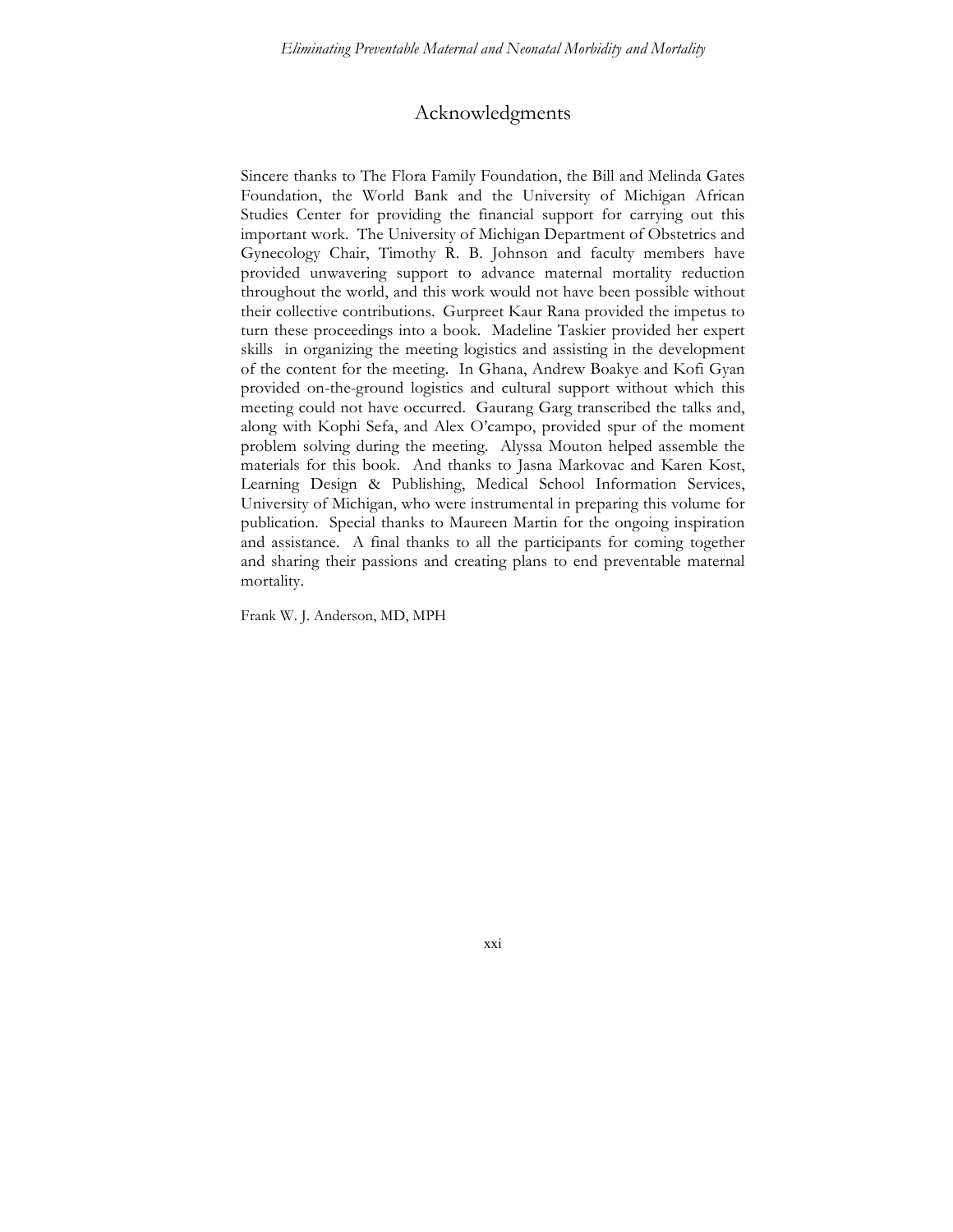*Eliminating Preventable Maternal and Neonatal Morbidity and Mortality*

xxii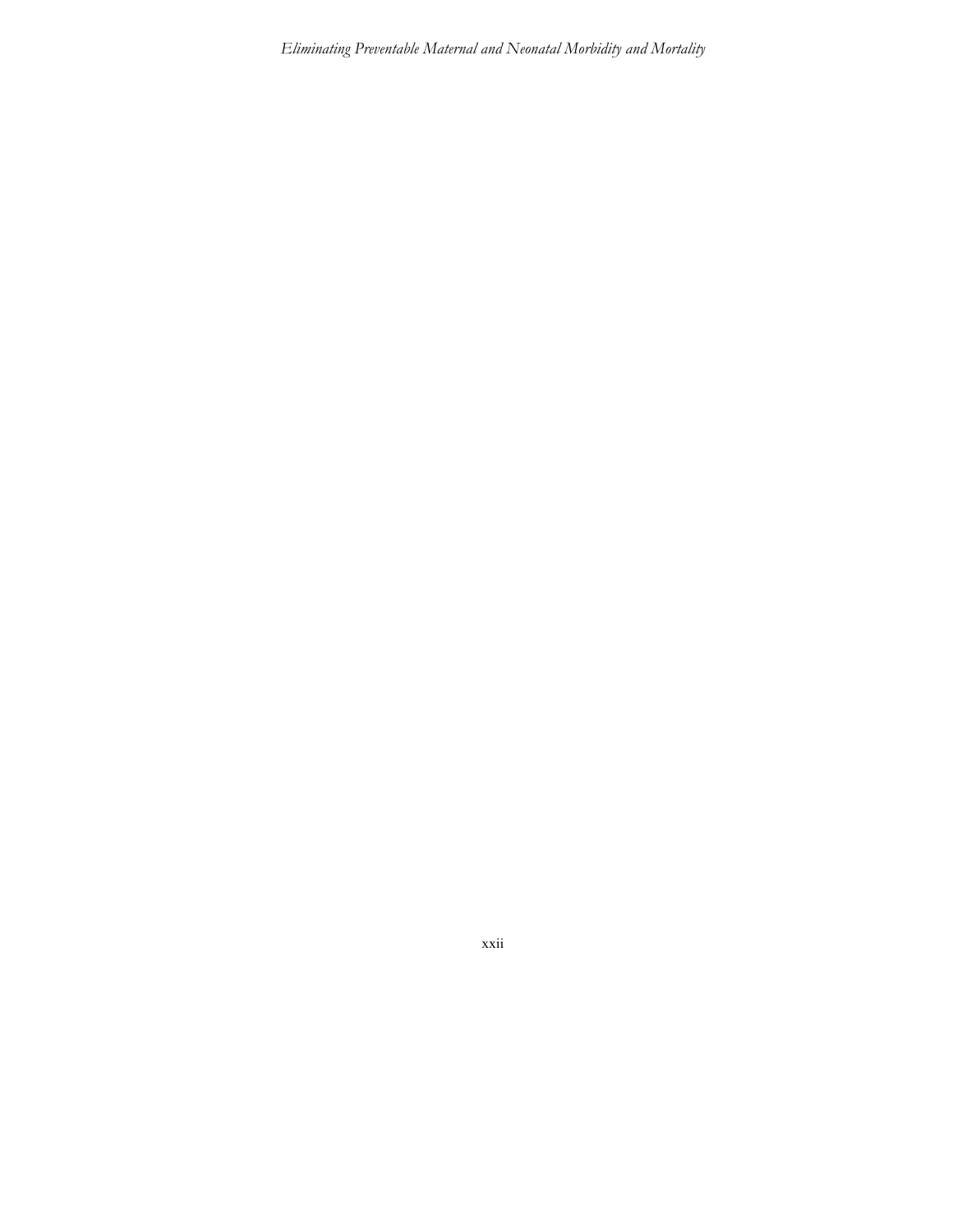### Conference Agenda

#### Wednesday, February 12, 2014

| $6:15-7:15$ am | <b>Breakfast at Hotel Novotel</b> |
|----------------|-----------------------------------|
| 7:15-7:30am    | <b>Buses to Ghana College</b>     |
| $8:00-8:30$ am | Coffee and Registration           |

8:30-9:15am

*Introductions and Welcome* 

- Frank Anderson and Kwabena Danso, conference co-chairs
- Introduction from Ghana College Rector, Dr. David Ofori-Adjei
- Welcome from Tim Johnson, Chair OBGYN Department, University of Michigan
- Welcome from J.B. Wilson
- Welcome from RCOG & ACOG Representatives
- Welcome by Kate Somers, Gates Foundation

#### 9:15-10:30am

*Country Introductions, Overview of Existing Program and Goals for the Meeting*

- Introduction of the Meeting Framework Frank Anderson
- Presentation of Needs Assessment Results Madeline Taskier and Gaurang Garg
- Introduction of World Bank Grant and Online Curriculum Mapping Diana Curran
- Introduction of Meeting Goals by Date Frank Anderson
- Introduction of Proposal Worksheet/Template Frank Anderson
- Introduction to Partnership Development Ray de Vries

10:30-10:45am *Short Break*

#### 10:45-12:00pm

PANEL: *Partnership Development Process* Speakers:

- Frank Anderson, University of Michigan
- Ray de Vries, University of Michigan
- Kwabena Danso, KNUST, Ghana
- Samuel Obed, Korle Bu, Ghana

Audience Based Discussion

12:00-1:00pm *Buffet Lunch*

1:00-2:45pm PANEL: *Models for Infrastructure and Program Design* Speakers:

- Senait Fisseha, University of Michigan (SPHMMC), Ethiopia
- Josephat Byamushiga/Meg Autry, UCSF-Makerere, Uganda
- Lise Rehwaldt/John Mulbah, Mt. Sinai-Liberian College of Physicians & Surgeons, Liberia
- Ron Mataya/Grace Chiudzu/Jeff Wilkinson, UNC-University of Malawi, Malawi
- Ray de Vries Comments

Audience Q&A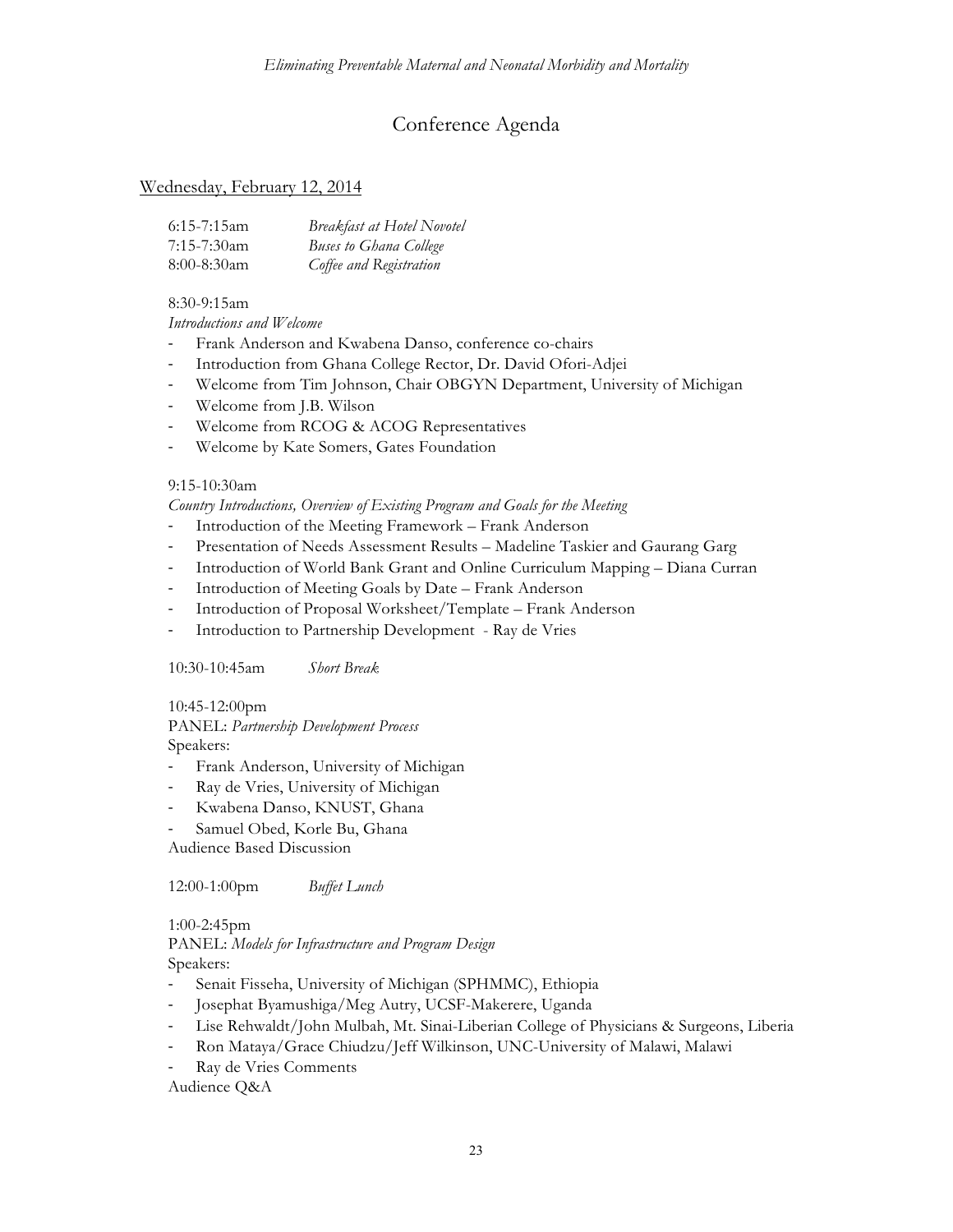2:45-3:00pm*Short Break*

3:00-6:00pm *BREAKOUT CONCURRENT SESSIONS* Country Teams Working on Proposals - (Program Design/Physical Infrastructure/Partnership)

6:00-8:30pm Dinner for Meeting Participants with Open Mic

#### Thursday, February 13, 2014

6:15-7:15am *Breakfast at Hotel Novotel* 7:15 and 7:30am *Buses to Ghana College*

8:00-8:30am *Coffee*

8:30-9:00am *Welcome and Recap of Wednesday, Re-establish Goals*

9:00-10:30am

PANEL: *Curriculum Development/Clinical Teaching/Assessment for OBGYN Residency*

- Hillary Mabeya/Lee Learman, Moi University-Indiana University, Kenya
- Joyce Browne/Renee Filius, Elevate Health, The Netherlands
- Irwin Merkatz, Albert Einstein, USA/Rwanda
- Karen Adams/Diana Curran/Balkachew Nigatu, OHSU/UM/SPHMMC, US & Ethiopia
- Blair Wylie/Joseph Ngonzi, Mbarara- Harvard/MGH, Uganda

Audience Q&A

10:30-10:45 *Short Break*

10:45am-12:30pm *BREAKOUT CONCURRENT SESSION* Country teams work on proposals

12:30-1:30pm *Buffet Lunch*

1:30-2:30pm

PANEL: *Deployment of OBGYNs and Working with Ministry*, *Working with Communities and Other Healthcare Partners*

Speakers:

- Gloria Asare & Ebenezer Appiah-Denkyira, Ghana Health Service, Ghana
- Stephen Kennedy/Bernice Dahn/John Mulbah, Liberia
- Yirgu Gebrehiwot, African Federation of OBGYN & Black Lion, Ethiopia

2:30-3:30

PANEL: *Research, Monitoring, Evaluation and Quality Assessments* Speakers:

- Blair Wylie/Jospeh Ngonzi, Mbarara-Harvard/MGH, Uganda
- Human Resources for Health Team, Rwanda
- Frank Anderson, University of Michigan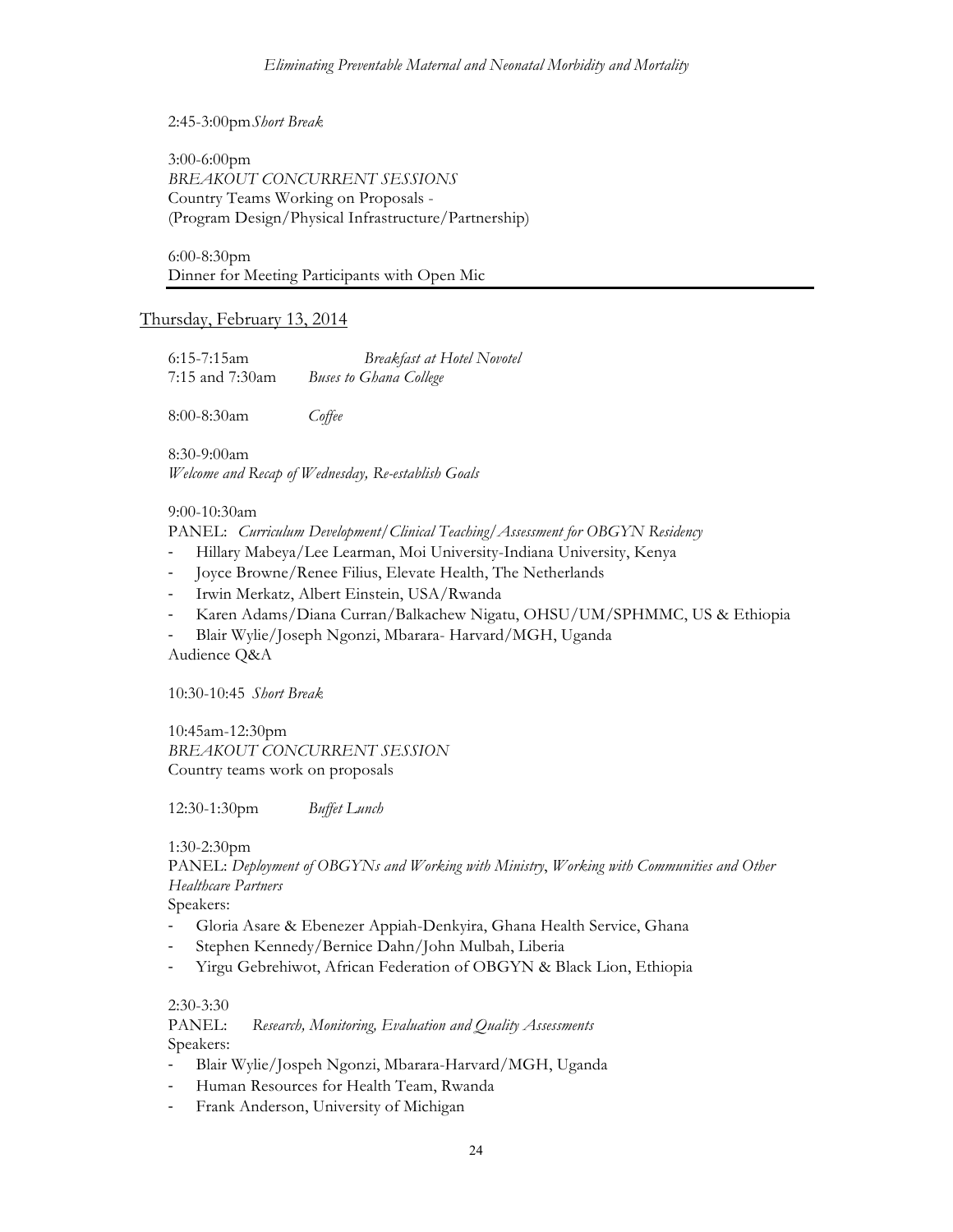3:30-6:00pm *BREAKOUT CONCURRENT SESSION* Country teams work on proposals Time for Side meeting and collaborative work

6:00-9:00pm *Dinner with Ghana Society of OBGYN* Theme: *Partnering with Professional Societies and Support Organizations*

#### Friday February 14, 2014

6:15-7:15am *Breakfast at Hotel Novotel* 7:15 and 7:30am *Buses to Ghana College*

8:00am *Coffee*

8:00-9:30am *PANEL: Certification and Accreditation of OBGYNs* Speakers:

- Vanessa Dalton/Emmanuel Morhe, University of Michigan/University of Ghana, Ghana
- Dr. Kobina Nkyekyer, Korle Bu Teaching Hospital, Ghana
- TBD

9:30-10:30am *BREAKOUT CONCURRENT SESSION* Academic Teams finalizing plans

10:30-11:00am *Coffee Break*

11:00-1:00pm *BREAKOUT SESSION: Thematic Group Comparison of Plans*

- Session 1) African OBGYNs
- Session 2) American OBGYNs
- Session 3) Professional Societies

1:00-2:00pm *Buffet Lunch*

2:00-4:00pm *Group Reporting on Country Proposals and Next Steps*

#### 4:00-5:00pm

*Final Thoughts from Teams (open mic)*

- Cameroon, Ghana, Liberia, Senegal, the Gambia, Uganda, Kenya, Rwanda, Tanzania, Zambia, Malawi, Ethiopia, Botswana, Democratic Republic of Congo, Sierra Leone

5:00pm *Closing*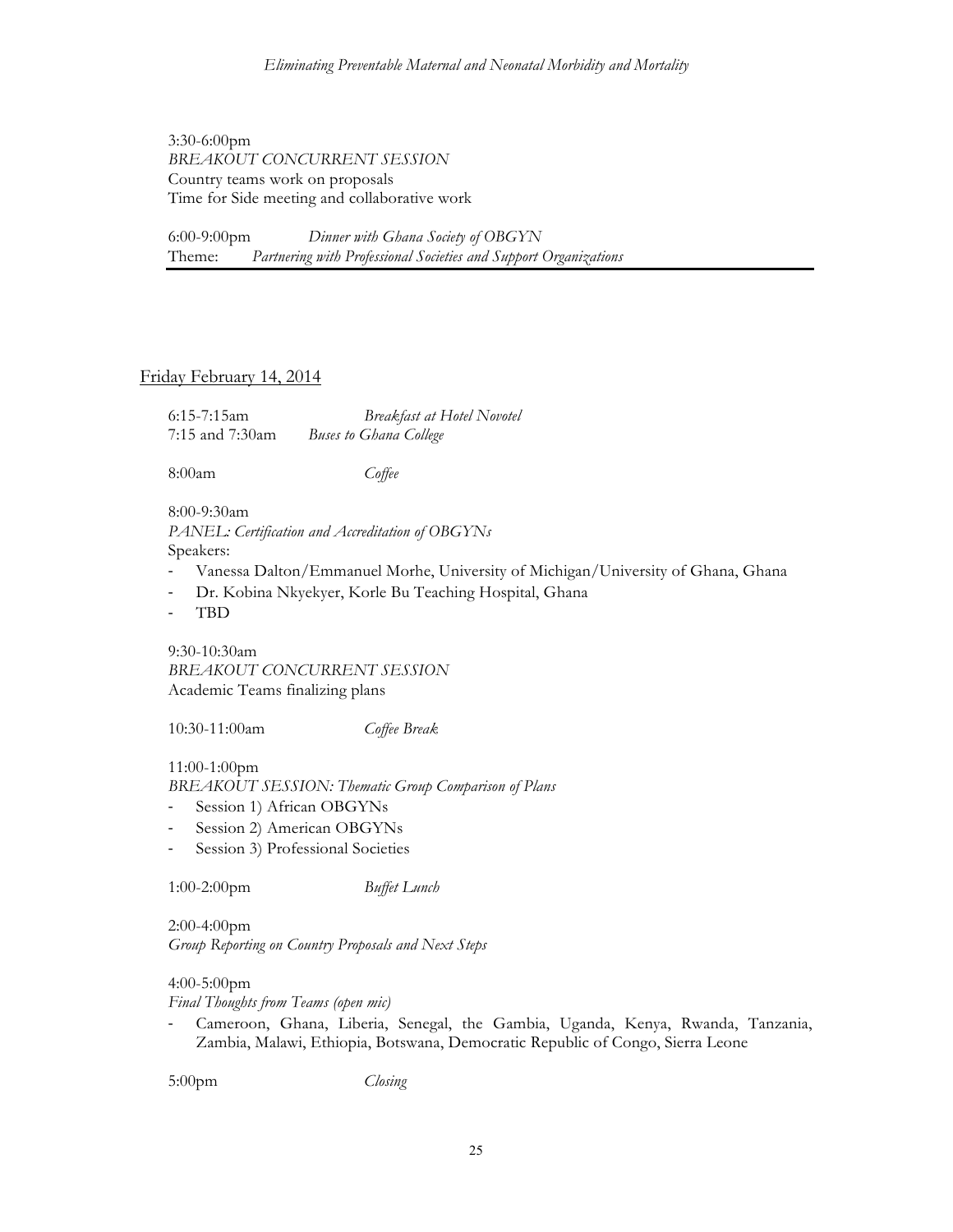*Eliminating Preventable Maternal and Neonatal Morbidity and Mortality*